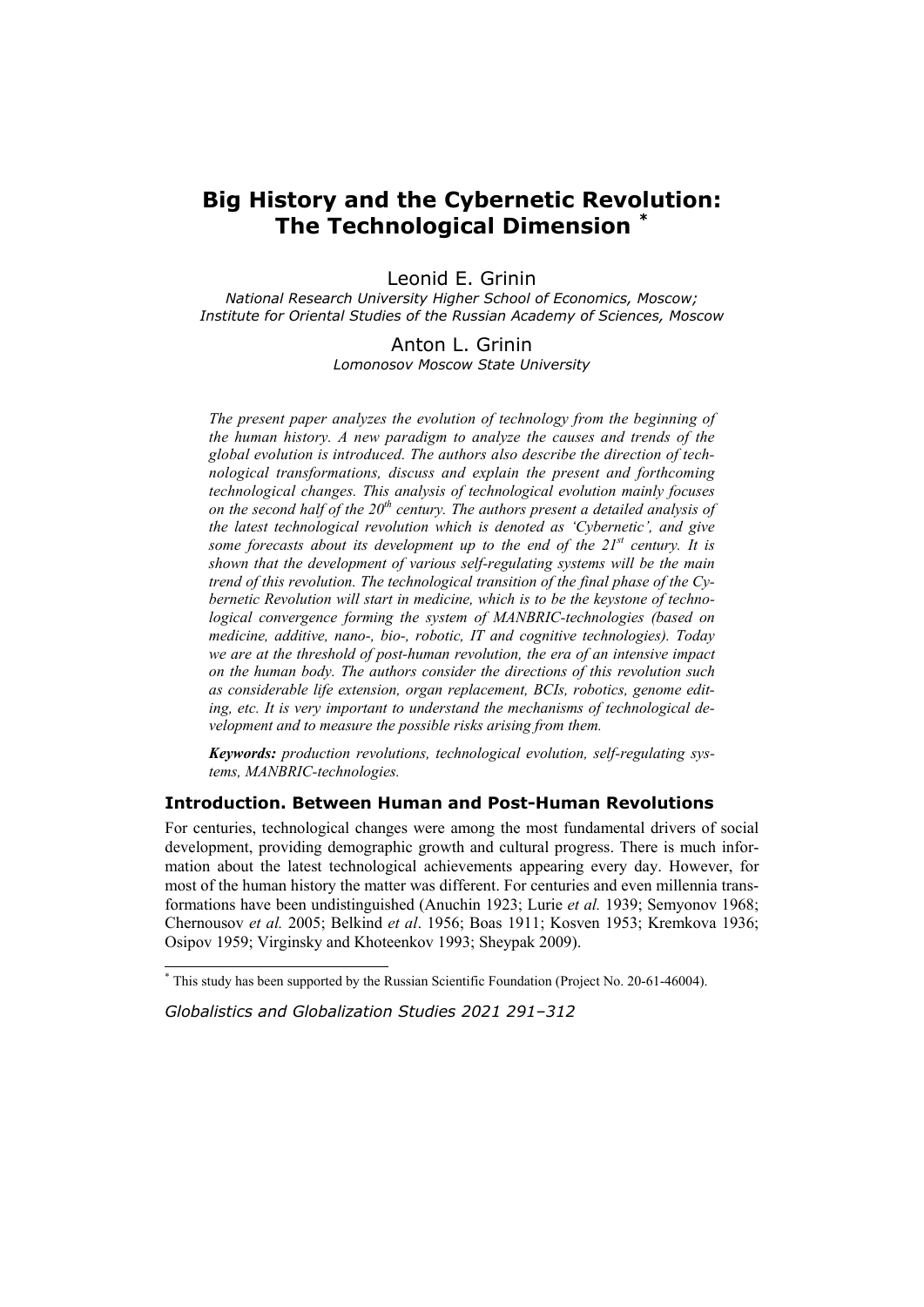That is why it is very important to observe technological development comprehensively, where it becomes especially evident that, according to Fernand Braudel (1985), 'in reality, everything rested upon the very broad back of material life; when material life expanded, everything moved ahead.'

Technologies have been playing a significant role in the history of humankind from the very origin of *Homo sapiens.* Numerous facts show that already after 50,000 BP technologies were developed in various fields: from hunting and cooking to primitive painting. Achievements in such fields as agriculture, building, transportation, and many other human achievements could not have emerged without certain technologies. Thus, one can argue that *technologies play a very important role in Big History.* They played a special role in collective learning which is defined as the sixth threshold of increasing complexity. This *Homo Sapiens*' achievement which happened at the beginning of the Upper Paleolithic was probably one of the most important events in human history, and sometimes is termed as the *Human revolution* (*e.g.*, Shea 2006).<sup>1</sup> Today we are at the threshold of another important transition which is often called 'post-human revolution', which could bring quite radical changes to society and even transform the human biological nature.

# **1. Technological Dimension of Big History**

*Three production revolutions – three Big History thresholds* 

The whole historical progress can be divided into four big periods which we denote as four production principles<sup>2</sup>:

**1. Hunter-Gatherer;3**

**2. Craft-Agrarian;** 

**3. Trade-Industrial;** 

**4. Scientific-Cybernetic.**

*Each production principle starts with a major technological breakthrough which we denote as Production revolution. There were three such revolutions:* 

1) the Agrarian or Neolithic Revolution (12,000–10,000 – 5,500–3,000 BP);

2) the Industrial Revolution (the last third of the  $15<sup>th</sup>$  – the first third of the  $19<sup>th</sup>$  centuries);

3) the newest Cybernetic one (1950 – the 2060/2070s).

In respect of Big History these revolutions are tightly related to the main Big History thresholds (the Agricultural Threshold; Modern Revolution Threshold; and the Cybernetic Revolution is related to the Future Ninth Threshold<sup>4</sup>).

Production revolutions are technological breakthroughs which change the whole structure of society and the way of life. Each production revolution has its own cycle consisting of three phases: two innovative phases and between them – a modernization phase (see Tables 1, 2; Fig. 1).

At *the initial innovative phase* a new productive sector emerges. *The modernization phase* is a long period of distribution and development of innovations. It is a period of progressive innovations when the conditions gradually emerge for the final innovative breakthrough. At *the final innovative phase* new innovations dramatically spread and improve for the new production principle, which, at this time, attains full strength.

<sup>&</sup>lt;sup>1</sup> Sometimes we denote it as the Upper Paleolithic Revolution.

<sup>&</sup>lt;sup>2</sup> See Grinin 2006a, 2006b, 2007a, 2007b, 2012; Grinin L. and Grinin A. 2013; Grinin A. and Grinin L. 2015.

<sup>&</sup>lt;sup>3</sup> It lasted till the  $12^{th}$  mil. BP.

<sup>&</sup>lt;sup>4</sup> A number of Big History research connect this threshold with the so-called singularity.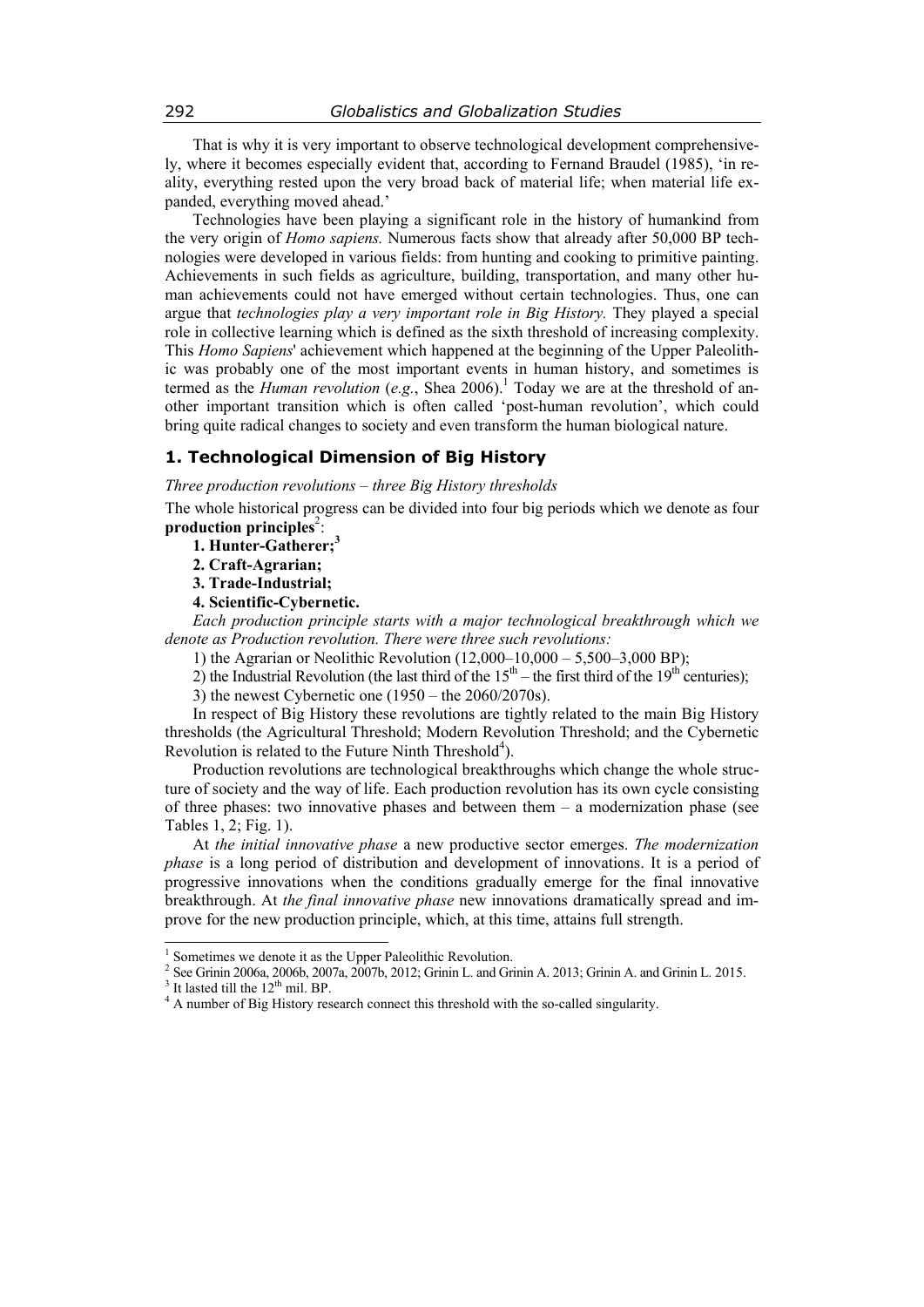*The Agrarian Revolution was a great breakthrough from hunter-gatherer production principle to farming.* Its **initial phase** was a transition from hunting and gathering to primitive hoe agriculture and animal husbandry (that took place around 12,000–9,000 BP). The **final phase** was a transition to intensive agriculture (with large-scale irrigation and plowing) which started around 5,500 years ago (for more details see Grinin 2007a; Grinin A. and Grinin L. 2015; Grinin L. and Grinin A. 2016). These changes are also presented in Table 1.

| <b>Phases</b> | <b>Type</b>          | <b>Name</b>      | <b>Dates</b>    | <b>Changes</b>                   |
|---------------|----------------------|------------------|-----------------|----------------------------------|
| Initial       | Innovative           | Manual           | 12,000-9,000    | Transition to primitive manual   |
|               |                      | agriculture      | <b>BP</b>       | (hoe) agriculture and cattle-    |
|               |                      |                  |                 | breeding                         |
|               | Middle Modernization | <b>Diffusion</b> | $9,000 - 5,500$ | Emergence of new domesticated    |
|               |                      | of agriculture   | <b>BP</b>       | plants and animals, development  |
|               |                      |                  |                 | of complex agriculture, emer-    |
|               |                      |                  |                 | gence of a complete set of agri- |
|               |                      |                  |                 | cultural instruments             |
| Final         | Innovative           | Irrigated and    | 5,500-3,500     | Transition to irrigative or plow |
|               |                      | plow agriculture | <b>BP</b>       | agriculture without irrigation   |

**Table 1.** The phases of the Agrarian Revolution

*The Industrial Revolution was a great breakthrough from craft-agrarian production principle to machine industry, marked by intentional search for and use of scientific and technological innovations in the production process.* 

Its **initial phase** started in the last third of the  $15<sup>th</sup>$  and  $16<sup>th</sup>$  centuries with the development of shipping, technology and mechanization based on the watermill as well as with a 'more organic' division of labor. The **final phase** was the well-known breakthrough of the  $18<sup>th</sup>$  and  $19<sup>th</sup>$  centuries with the introduction of various machines and steam energy (for more details about Industrial Revolution see Grinin 2007b; Grinin A. and Grinin L. 2015; Grinin L. and Grinin A. 2016; Grinin and Korotayev 2015). These changes are presented in Table 2.

| <b>Phases</b> | <b>Type</b>          | <b>Name</b><br>of the phase | <b>Dates</b>            | <b>Changes</b>                                   |
|---------------|----------------------|-----------------------------|-------------------------|--------------------------------------------------|
| Initial       | Innovative           | Manufac-                    |                         | the last third of Development of shipping, tech- |
|               |                      | turing                      | the $15^{th} - 16^{th}$ | nology and mechanization on                      |
|               |                      |                             | centuries               | the basis of water engine, devel-                |
|               |                      |                             |                         | opment of manufacture based on                   |
|               |                      |                             |                         | the division of labor and mecha-                 |
|               |                      |                             |                         | nization                                         |
|               | Middle Modernization | Diffusion of                | the $17th$ – early      | Formation of complex industrial                  |
|               |                      | industrial                  | $18th$ centuries        | sector and capitalist economy,                   |
|               |                      | enterprises                 |                         | increase in mechanization and                    |
|               |                      |                             |                         | division of labor                                |
| Final         | Innovative           | Machinery                   | $1730 -$ the            | Formation of sectors with the                    |
|               |                      |                             | 1830s                   | machine cycle of production                      |
|               |                      |                             |                         | using steam energy                               |

**Table 2.** The phases of the Industrial Revolution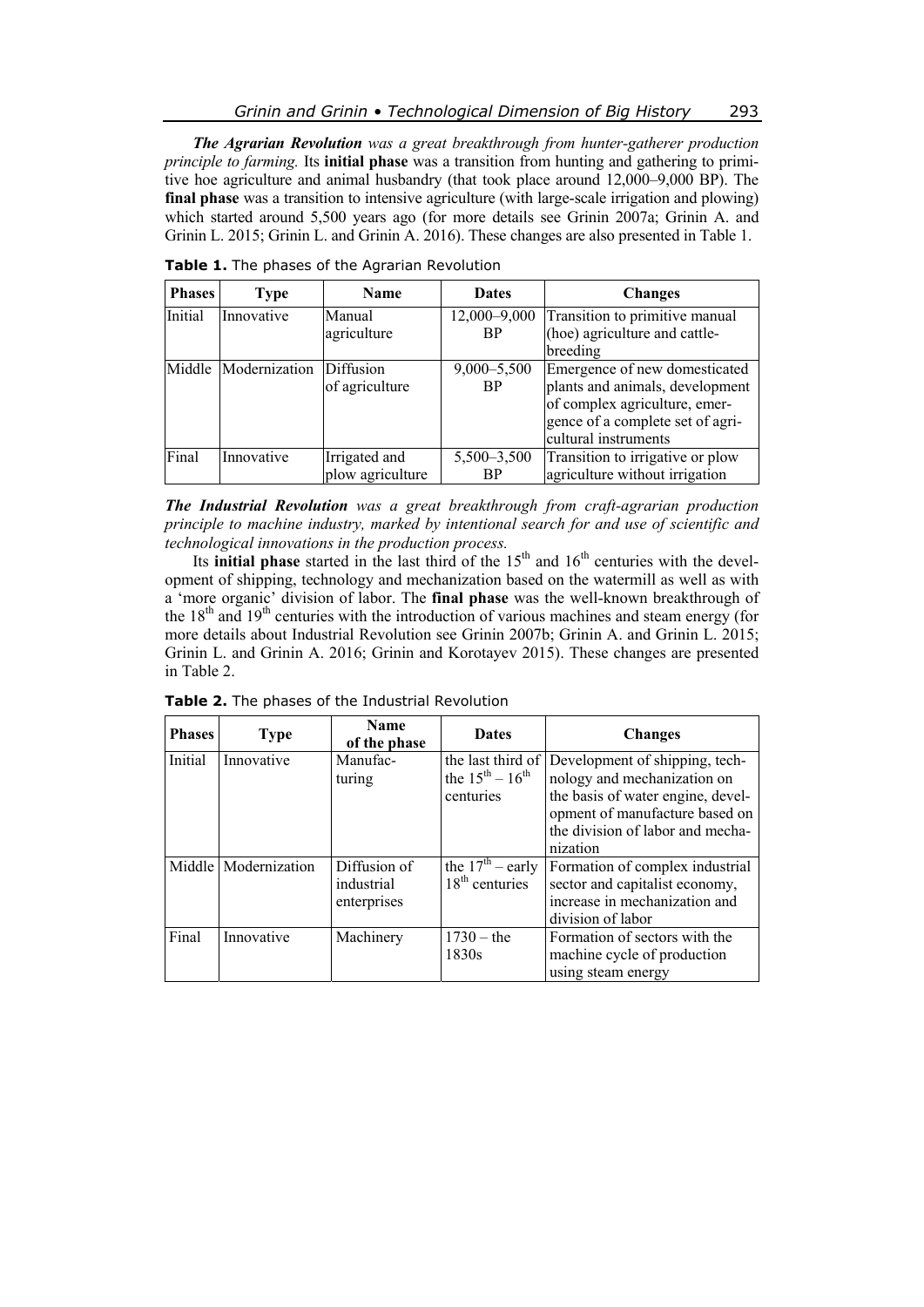*The Cybernetic Revolution is a great breakthrough from industrial production to the production and services based on self-regulating systems.* 

Its **initial phase** dates back to the 1950–1990s. The breakthroughs occurred in the spheres of automation, energy production, synthetic materials production, space technologies, exploration of space and sea, agriculture, and especially in the development of electronic control facilities, communication and information. We assume that the **final phase** will begin in the nearest decades, *i.e.,* in the 2030s or a bit later, and will last until the 2070s.

We denote the initial phase of the Cybernetic Revolution as **a scientific-information**  one, and the final one – as **a phase of self-regulating systems**. Today we are in its modernization phase which will probably last until the 2030s. This intermediate phase is a period of rapid distribution and improvement of the innovations made at the previous phase (*e.g*., computers, Internet, cell phone, *etc.*). The technological and social conditions are also prepared for the future breakthrough. *We suppose that the final phase of the Cybernetic Revolution will lead to the emergence of various self-regulating systems (see below).* 

The scheme of the Cybernetic Revolution is presented in Fig. 1.



# **Fig. 1.** The phases of the Cybernetic Revolution

Each phase of Big History is accompanied by the emergence of new evolutionary mechanisms. In particular, certain preconditions and preadaptations can be already detected within its previous phase. The same refers to the development of productive forces. Within previous production principle there appear some prerequisites of technologies, which flourish during the next production principle. For example, many mechanisms, engines and machines emerged within the Craft-Agrarian production principle, especially during its last centuries (the  $12<sup>th</sup> - 14<sup>th</sup>$  centuries). But for Production revolution to start, there should occur some technological changes. Thus, the Industrial Production Revolution began at the end of the fifteenth century and lasted until 1830.

# *Cybernetic Revolution, self-regulation and artificial intelligence in terms of Big History*

The theory of production revolutions proceeds from the assumption that the essence of these revolutions can be clearly observed only during their final phase. *The most important thing about the final phase of Cybernetic revolution will be a wide use of self-regulation in differ-*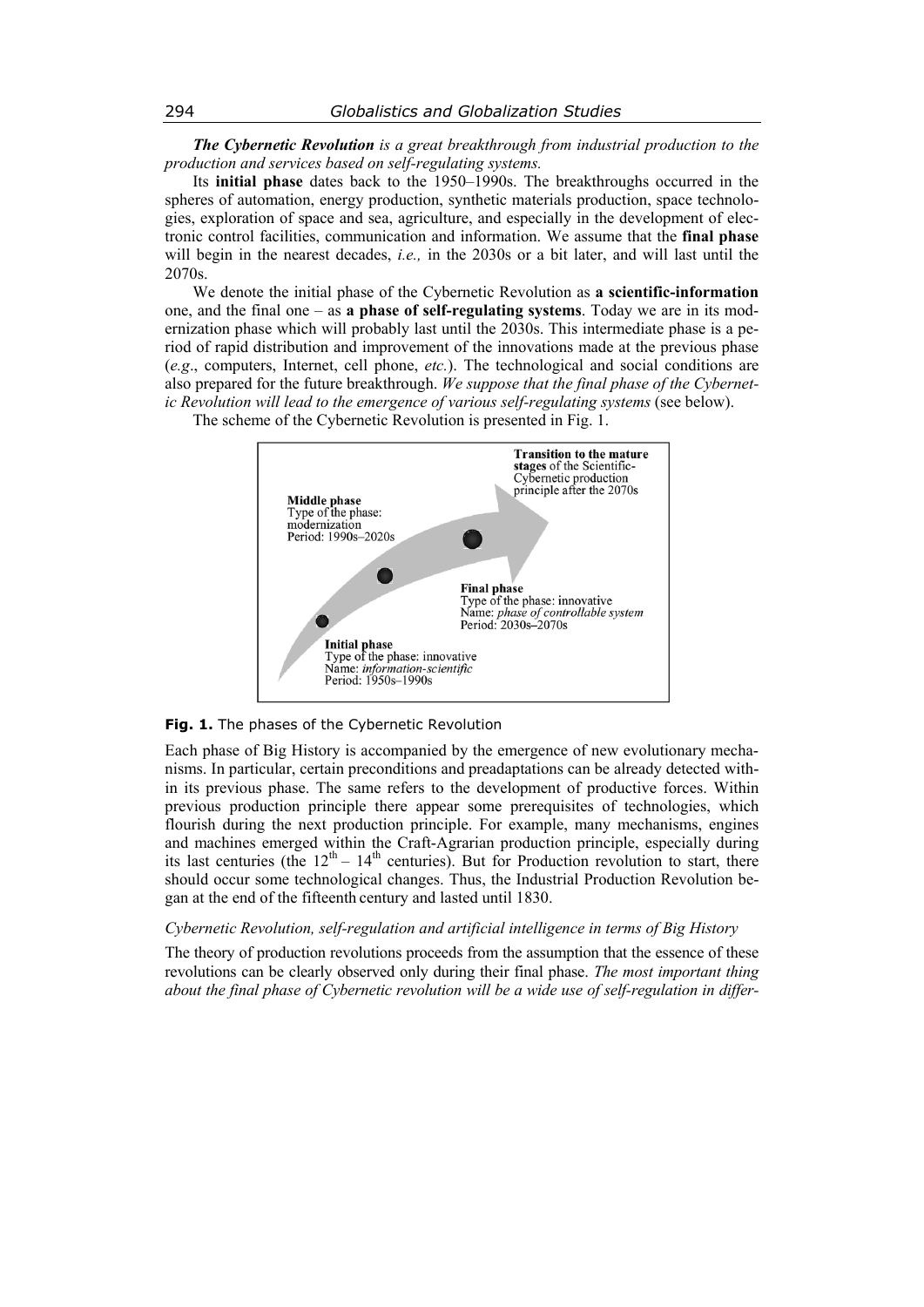*ent technological and bio-socio-technological systems.* The analysis of such systems can be based on cybernetics which is a transdisciplinary approach for exploring complex regulatory systems via the processes of receiving, transformation and transfer of information (see, *e.g.*, Wiener 1948; Beer 1959; Von Foerster and Zopf 1962; Umpleby and Dent 1999).

The most important characteristics and trends of Cybernetic Revolution are the following:

1. The increasing amount of information and growing complexity;

2. Consistent development of the system's abilities to the regulation and selfregulation;

3. Mass use of artificial materials with new properties;

4. Application and control of systems and processes of various nature including living material and new levels of organization of matter (including different nanoparticles as building blocks);

5. Miniaturization and microtization as a trend of the constantly decreasing mechanisms, electronic devices, implants, *etc.*;

6. Ubiquitous resource and energy saving;

7. Individualization as one of the most important technological trends;

8. Implementation of smart technologies and a trend towards humanization of their functions (use of the human language, voice, movements, *etc.*);

9. Control over human behavior and activity to eliminate the negative influence of the so-called human factor.

Some of these trends coincide wholly or partially with the perceptions of artificial intelligence and its future development (though this concept is quite vague and difficult to define). But other trends cannot be included into the concept of artificial intelligence (for more details see below).

Self-regulation can be defined as a system's ability to preserve stability and basic parameters within changing environment. Self-regulation as a broad concept incorporates various aspects of maintaining stable state of a system at all phases of Big History and especially at the biological and social ones. Self-regulation is of great importance for Big History since it is one of the most developed levels of growing complexity (see Grinin 2016).

Self-regulation has already revealed at the early phases of Big History, in fact, with the emergence of the first systems (*e.g.,* the first stars). The emergence of life is tightly connected with self-regulating systems.

In the course of chemical evolution chemical substances gradually became more complex until some of them got the ability for self-regulation. For example, lipids, which are able to change their form when interacting with water, while retaining its chemical structure. One of the most important features of living organisms is an existence of a code molecule. RNA is considered as the first self-replicating molecule.

The further formation of complex systems, such as DNA, proteins, enzymes, *etc.*, required the creation of a complex system of regulation. The more complicated the system became, the more complicated was its regulation. In order to overcome the entropy, systems sought to isolate themselves from direct contacts with the environment, forming protective (insulating) shells. Presumably that is how the first coacervates were formed, and later – the cells. A cell became the main self-regulating living system due to which many organisms were formed in the process of evolution. Biological systems demonstrate the complexity growing up to the level of self-regulation within evolution. Due to collective learning human society has also developed into a complex self-regulating system. Within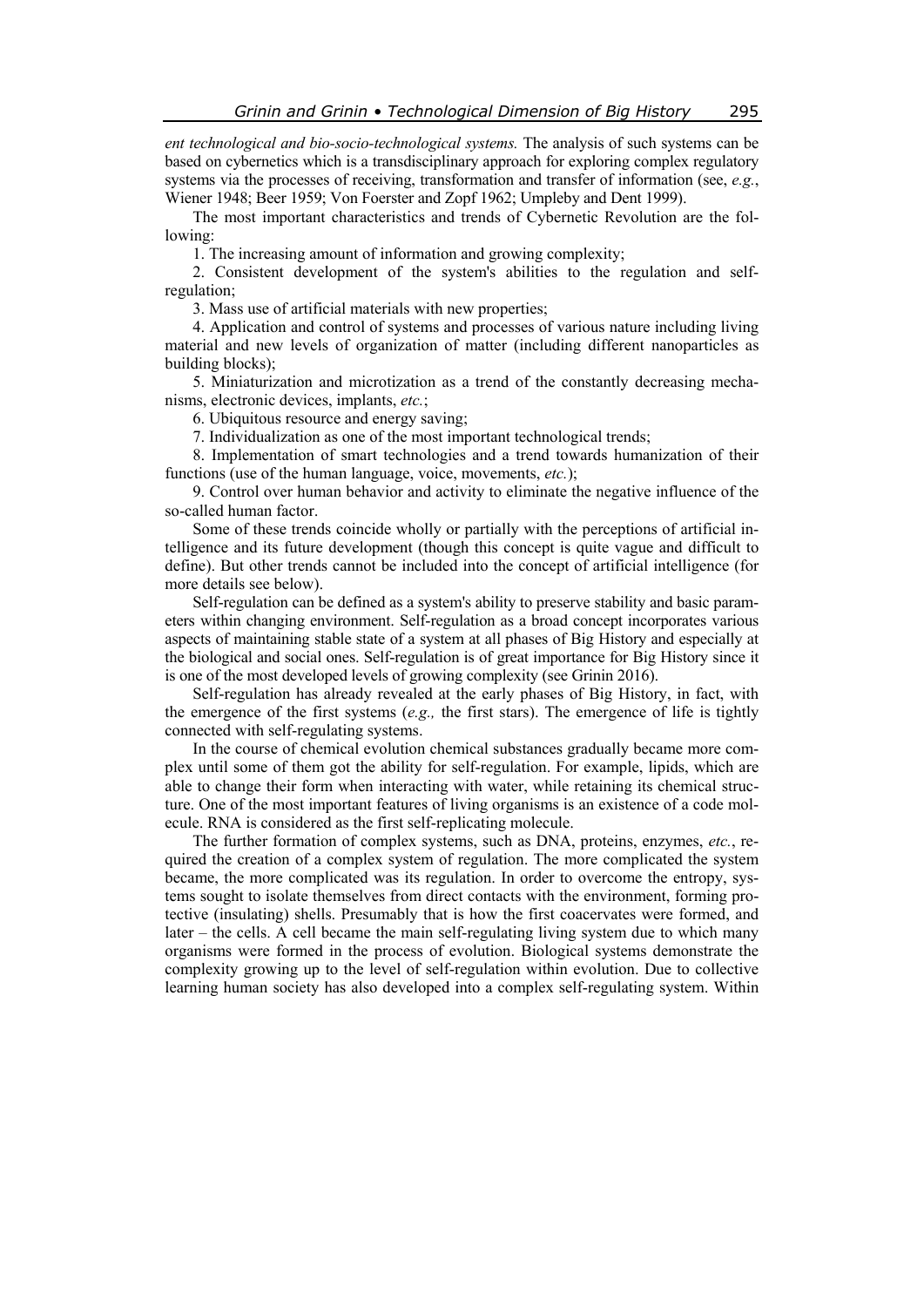the next decades the technological complexity is supposed to rapidly increase thus promoting the ability for self-regulation.

At present there are already many self-regulating systems around us, for example, selfdriving cars, the artificial Earth satellites, pilotless planes, navigators laying the route for a driver. Another good example is life-supporting systems (such as medical ventilation apparatus or artificial heart). They can regulate a number of parameters, choose the most suitable mode and detect critical situations. The genetic engineering is also worth mentioning since it is used for the creation or changing biological and physiological self-regulating systems.

We suppose that during the final phase of the Cybernetic Revolution different *developmental trends should produce a cluster of technological innovations*. The medical sphere has unique opportunities to combine the abovementioned technologies into a single complex. In our opinion, *the general driver of this cluster will be medicine, which can connect additive technology, nanotechnology, biotechnology, robotics, information and cognitive technologies. We denote this technological cluster as a MANBRIC-complex (an acronym for the included technologies).*<sup>5</sup>

Fig. 2 shows the citation frequency of MANBRIC-technologies in scientific publications and relations between the technologies forming the complex. The thickness of line demonstrates the intensity of interactions while the direction of arrows shows the sphere of application of technologies.



**Fig. 2.** The relationship between citation frequency in scientific publications and the technologies forming MANBRIC, according to the Web of Science, 2010–2015

As one can see from this figure, medicine and biotechnologies are most closely related. There is also distinguished a separate direction of biomedicine (Pankhurst *et al.* 2003; Gupta A. and Gupta M. 2005).

<sup>5</sup> Namely: **M**edicine, **A**dditive, **N**ano, **B**io, **R**obotic, **I**T, and **C**ognitive technologies. For the convenience of pronunciation the technologies are listed not in order of priority.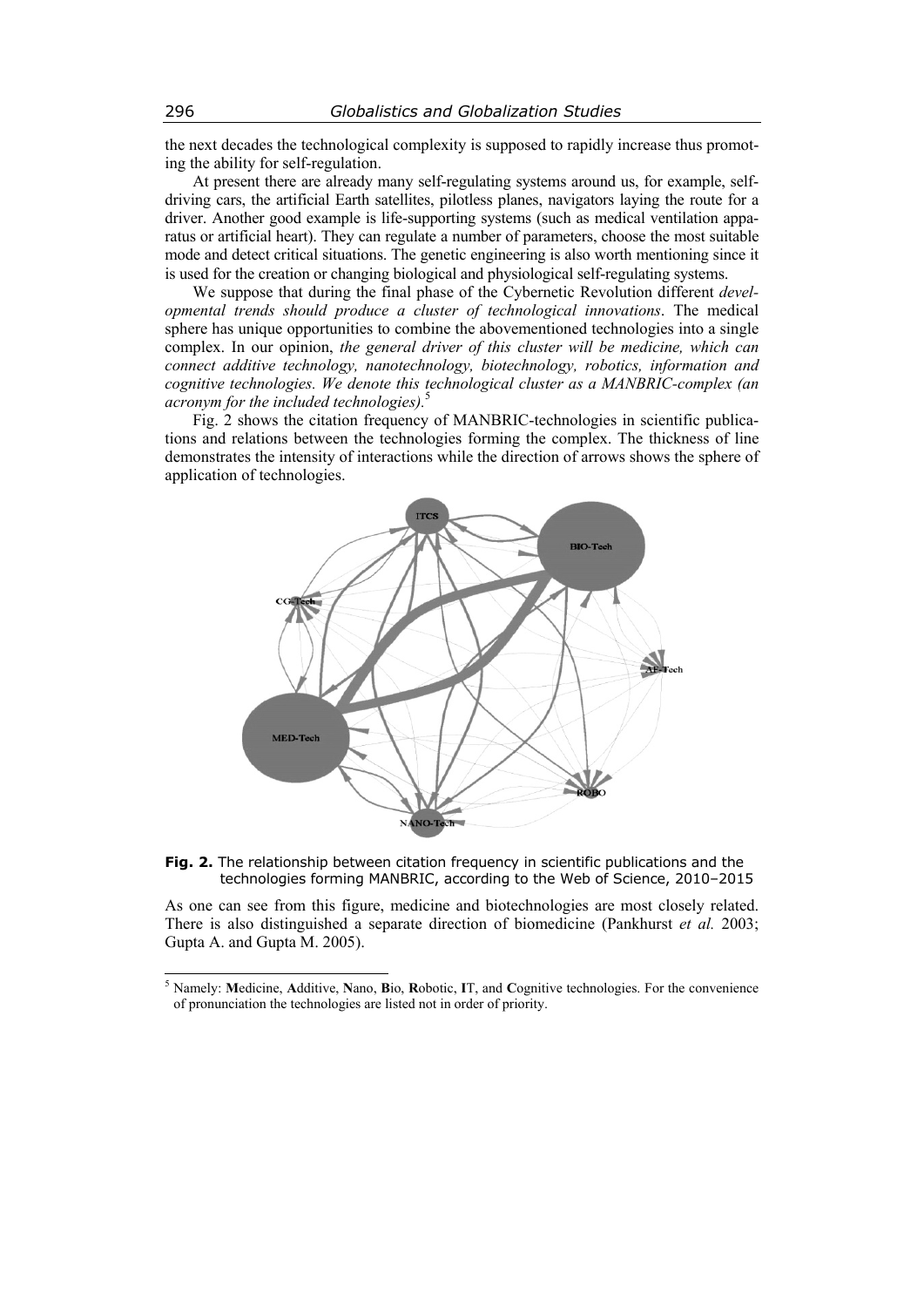The development of MANBRIC-complex can be examined, for example, via the analysis of patent applications in medicine, pharmaceuticals, and biotechnologies which also demonstrate *converging growth rates* (Grinin L., Grinin A., and Korotayev 2016)*.* 6



*Source:* WIPO IP Statistics Data Center 2016.

**Fig. 3.** Dynamics of the global combined share of four technologies with the highest share of patent applications in 1985 (electrical machinery, measurement, machine tools, and other special machines) in comparison with the dynamics of the global combined share of patent applications in four top categories (medical, pharmaceutical, computer, and biotechnologies), 1985–2014

The important question is in what sphere will the final phase of the Cybernetic Revolution start? First of all, one should remember that the 'breakthrough' sphere is usually quite narrow as it happened during the Industrial Revolution (when the breakthrough occurred in a specific field – cotton industry). In a similar way, given the general vector of scientific achievements and taking into account that a future breakthrough area should be commercially attractive, we think that the final phase (the one of self-regulating systems) of the Cybernetic revolution will begin in one of the recent branches of medicine. It probably has already formed (such as biomedicine or nanomedicine) or it can form as a result of the uptake of other innovative technologies into medicine.

It is important that in the nearest decades not only the developed but also developing countries will face the problems of population ageing, shortage of labor resources and the necessity to support a growing number of elderly people. The progress in medicine can contribute to the extension of working age (as well as to the general increase of the average life expectancy) of elderly people and to more active involvement of disabled people into labor activities. *Thus, elderly people and people with disabilities could more and more subsist for themselves.*

At present medicine is closely related to biotechnologies (see Fig. 2) through pharmaceuticals, gene technologies, new materials, *etc*. The distinctive feature of modern medical

 6 See also Appendix to Ch. 9 in Grinin L. and Grinin A. 2015 at URL: https://www.socionauki.ru/ book/files/ot\_rubil\_do\_nano/online\_version/9\_chapter\_appendix/266p.php.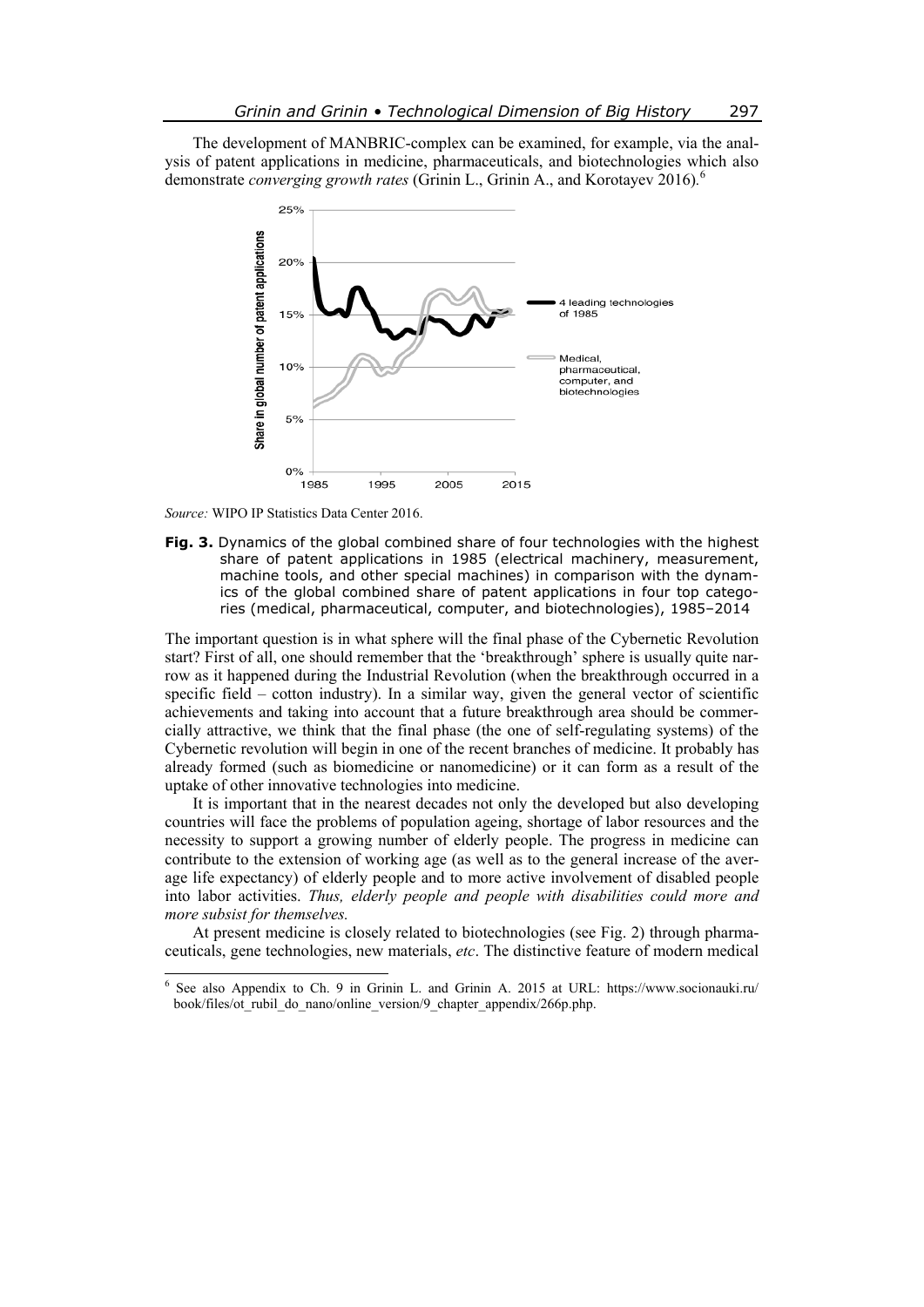science is its 'bio-related trends' – a wide use of approaches based on the methods of molecular and cell biology.

Nowadays medicine is highly computerized especially in the field of diagnostics, various automatic control systems have been developed; for example, for the control of breathing, nutrient supply to specific organs, blood pressure, control over the functioning of some internal organs, *etc.*

Medicine (supported by both government and private funding) has been a major influence on GDP. Taking into consideration the anticipated faster growth rates of GDP in the developing countries and a rapid formation of the middle class there, one can suppose that in general, health care spending will increase significantly. For example, in Germany a number of health care personnel constitute 22 per cent of the total number of employed people while the share of automobile industry is only 2.3 per cent (Nefiodow L. and Nefiodow S. 2014).

We have no opportunity to describe the whole range of MANBRIC-technologies with the equal attention. So in this paper we will focus on the most important spheres.

# **2. Future Technologies**

#### *Big History, technologies, and rules of evolution*

When considering the issue of future technologies in terms of Big History, one should emphasize that the growing technological complexity is connected with some other aspects of Big History. Elsewhere we formulated a number of evolutionary rules, which can be applied for the analysis of different Big History directions (*e.g.*, Grinin, Markov, and Korotayev 2008, 2009; Grinin 2014, 2016; Grinin, Markov, and Korotayev 2017).

Among these evolutionary rules we single out three rules which are of particular importance for the development of technologies.

#### Rule 1. **Evolution occurs only in a small part of a system**

According to data obtained from Planck observatory, the Universe is composed of 5 per cent of ordinary (baryonic) matter, 24 per cent of dark matter, and 70 per cent of dark energy. Thus, the most bulk of our Universe is occupied by dark matter and energy which can hardly evolve. In living organisms, for example, an estimated percentage of the non-coding DNA reaches 98 per cent. In social evolution, according to some sources, the number of innovators in a society is about 3–5 per cent. The same is in evolution of technology, for example, only a small number of startup projects appear successful.

#### Rule 2. **Evolutionary block assemblage**

In evolution, there emerge some basic and more complex components which assemble in various combinations. In this sense, evolution is similar to construction, where readymade units are used to build new creations. Thus, in cosmic evolution atoms are universal components for the formation of molecules while chemical evolution in space started with the emergence of a sufficient variety of atoms. On Earth the atoms and non-organic molecules launched the geological development, and later – the emergence of organic molecules, and eventually life. In biological evolution block assemblage principle of formation can be observed, for example, at the level of cells, tissues, and organs. Many molecules, for example*,* of DNA, also consist of peculiar semantic units. Similarly in social evolution religion or legal systems are often borrowed by other countries. All technologies are made according to this principle. For instance, a modern vehicle is a result of numerous technological achievements: from wheel, alloys, mechanical systems, plastic, fabrics to the onboard computer.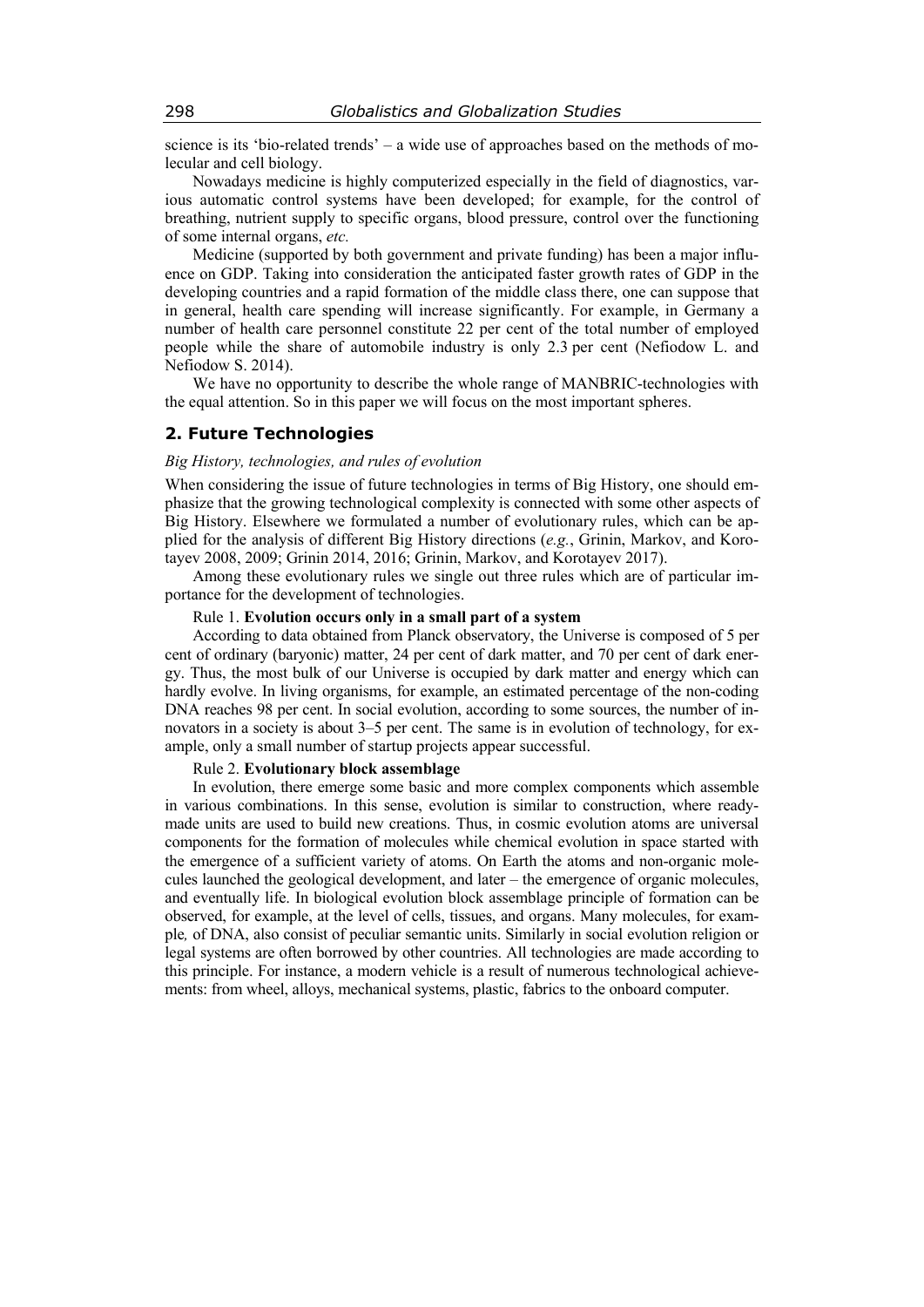#### Rule 3. **The increasing diversity**

Variety is as a universal evolutionary trend. Thus, within cosmic evolution there appeared a growing number of chemical elements and molecules, as well as stars and planets. In biological evolution the number of species has been continually increasing for a long time. However, the growth cannot be constant since evolution always balances around the optimum. Thus, it is not surprising that there are periods of reverse development and reduction of the diversity (*e.g.,* during mass extinctions). In social evolution, there is a growing diversity of political forms, cultures and religions.

In the evolution of technologies the growing diversity is very impressive. From 1980 to 2014 the number of patent applications has increased ten folds.

The rules given above are used as examples to demonstrate that technological development we observe nowadays is not unique. Under similar conditions and preconditions, evolution in different systems may follow the similar patterns.

Thus, based on the evolutionary rules and the theory of production principles and other aspects we give some forecasts of upcoming technological revolution.

#### *On some future medical technologies*

**Constant health monitoring as a self-regulating supersystem.** During the final phase of the Cybernetic Revolution a very important direction of self-regulation can develop as different health monitoring systems for early diagnosis and preventing diseases. The key compounds of such devices are biosensors and similar tiny devices. One can easily imagine that in the future they will be able to become an integral part of human life, providing a constant scanner of an organism or a certain organ and transmitting the information to a medical center in case of potential or real threats. On the whole, medicine will develop towards increasing individualization and personification through the selection for individual therapy while the use of mass drugs and standard therapeutic technologies will be reduced.

**Economy, optimization of resource consumption, and miniaturization.** The achievements in medicine will make a significant contribution to *the optimization of resource consumption*, for example, due to the targeted drug delivery and minimization of interference with the organism. Hospital treatment will be less used as the operations will be more targeted, and the rehabilitation period will be minimal. More people will be treated at home since the development of remote treatment is rather probable when doctors control the indices of a patient online and can make the necessary prescriptions remotely. It could sharply decrease a cost of medical treatment which now is exorbitant one for a great number of people. Saving money (as well as resources) is one of the most important directions for the economy.

Medicine develops in the direction of growing **miniaturization.** There is a trend of constantly decreasing size of instruments to micro and nanoscale (Peercy 2000). For example, repairing heart tissue destroyed by a heart attack usually requires invasive open-heart surgery. But now researchers have developed a technique that allows using a small needle to inject a repair patch, without opening up the chest cavity (Montgomery *et al.* 2017).

*The perspective direction in medicine is slowing down the ageing process*. It is highly probable that human medicine will significantly increase life expectancy. Already nowadays in some countries the average life expectancy is more than 80 years. We suppose that increase of life expectancy will occur as a result of a breakthrough in medical technologies

<sup>&</sup>lt;sup>7</sup> About the dynamics of patent application see Appendix to Grinin L. and Grinin A. 2015, 274ff. URL: https://www.socionauki.ru/book/files/ot\_rubil\_do\_nano/online\_version/9\_chapter\_appendix/ 274p.php.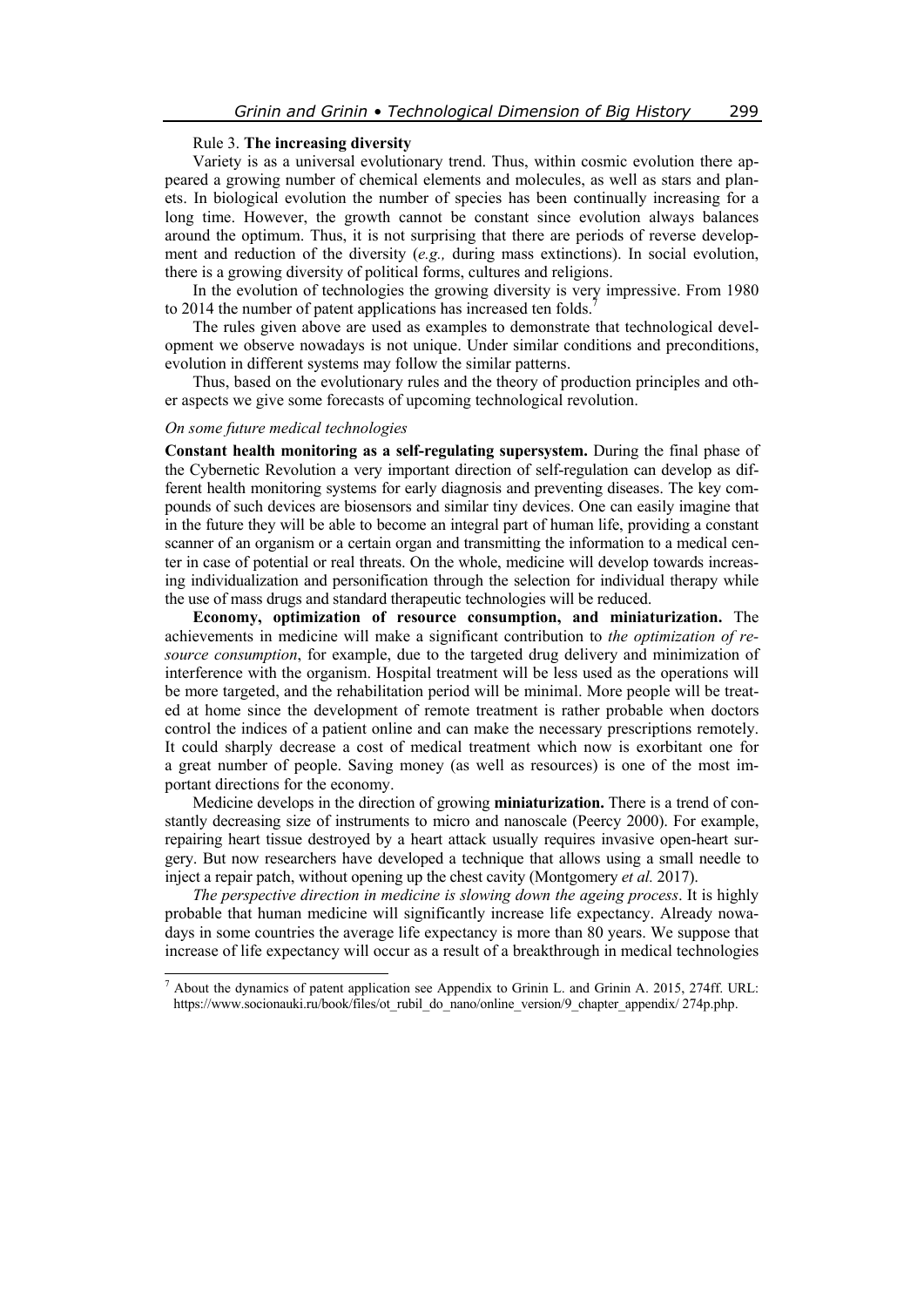in the 2030s–2050s. In the 2050s the average life expectancy will increase by 15 years or even more.

It is quite possible that genetic methods will significantly increase life expectancy. In this respect, the study of telomeres, which were found to play an important role in cell division, seems to be promising (Slagboom, Droog, and Boomsma 1994).<sup>8</sup>

**Transplantation.** Another important branch of medicine is regeneration and transplantation of organs and tissues of a human body. At present medicine achieved great results in organ transplantation (*e.g.*, heart, lungs, liver, pancreas, and kidneys). However, human donor organs are scarce, and people who donate donor organs without special agreement are brought to criminal responsibility all over the world.

Medicine and biotechnology will provide an opportunity to design different artificial organs, such as skin, retina, trachea, vessels, heart, ear, eye, limbs, liver, the lungs, pancreas, bladder, ovaries. Many of them are already designed today. Even new organs or combinations are possible. There is already an opportunity of tissue engineering. In laboratories scientists cultivate new cells to replace injured bone or cartilage. For example, recently, the soft artificial heart was created from silicone using a 3D-printing, lost-wax casting technique; it weighs 390 grams and has a volume of  $679 \text{ cm}^3$ . This artificial heart has a right and a left ventricle, just like a real human heart, though they are not separated by a septum but by an additional chamber. This chamber is in- and deflated by pressurized air and is required to pump fluid from the blood chambers, thus replacing the muscle contraction of the human heart (Cohrs *et al.* 2017).

This technology has the potential to develop cell therapy and methods of tissue regeneration.

One can expect that opportunity to 'deceive' the immune suppression will be one of the main breakthroughs in the field of regeneration and transplantion of organs and tissues.

**Changing human reproductive capabilities** is an especially important field of medicine. The number of incurable diseases causing infertility decreases. Nevertheless, the only opportunity for some patients is to use *in vitro* fertilization. Besides, due to the development of medicine there increases a number of women who want to have children after their reproductive age is over (*e.g.*, at present, it is possible to grow an embryo outside the woman's body).

# *The future of biotechnology*

 $\overline{\phantom{a}}$ 

One can suppose that at the very first stage of Cybernetic Revolution biotechnology, as an independent direction, will play a less important role than medicine. It will be rather an important component of medical technologies, providing breakthroughs in treatment of diseases or monitoring of organism functions. Genetic engineering will play important role in different spheres of biotechnologies (see below).

**Gene modification.** On the basis of the genetic data the most appropriate treatment will be adapted for individual patients, and if it is necessary the defective genes will be corrected. Presumably, first gene therapy will manifest itself in sport medicine as enormous investments are made in it and the best minds are engaged in this field.

When choosing the appearance of a future child (color of eyes, skin, *etc.*) gene therapy can be used. In future it might be possible that babies will be born almost by order, these

<sup>&</sup>lt;sup>8</sup> In 2009, Elizabeth H. Blackburn, Carol W. Greider and Jack Szostak were awarded the Nobel Prize for the discovery of how chromosomes are protected by telomeres and the enzyme telomerase from terminal under-replication.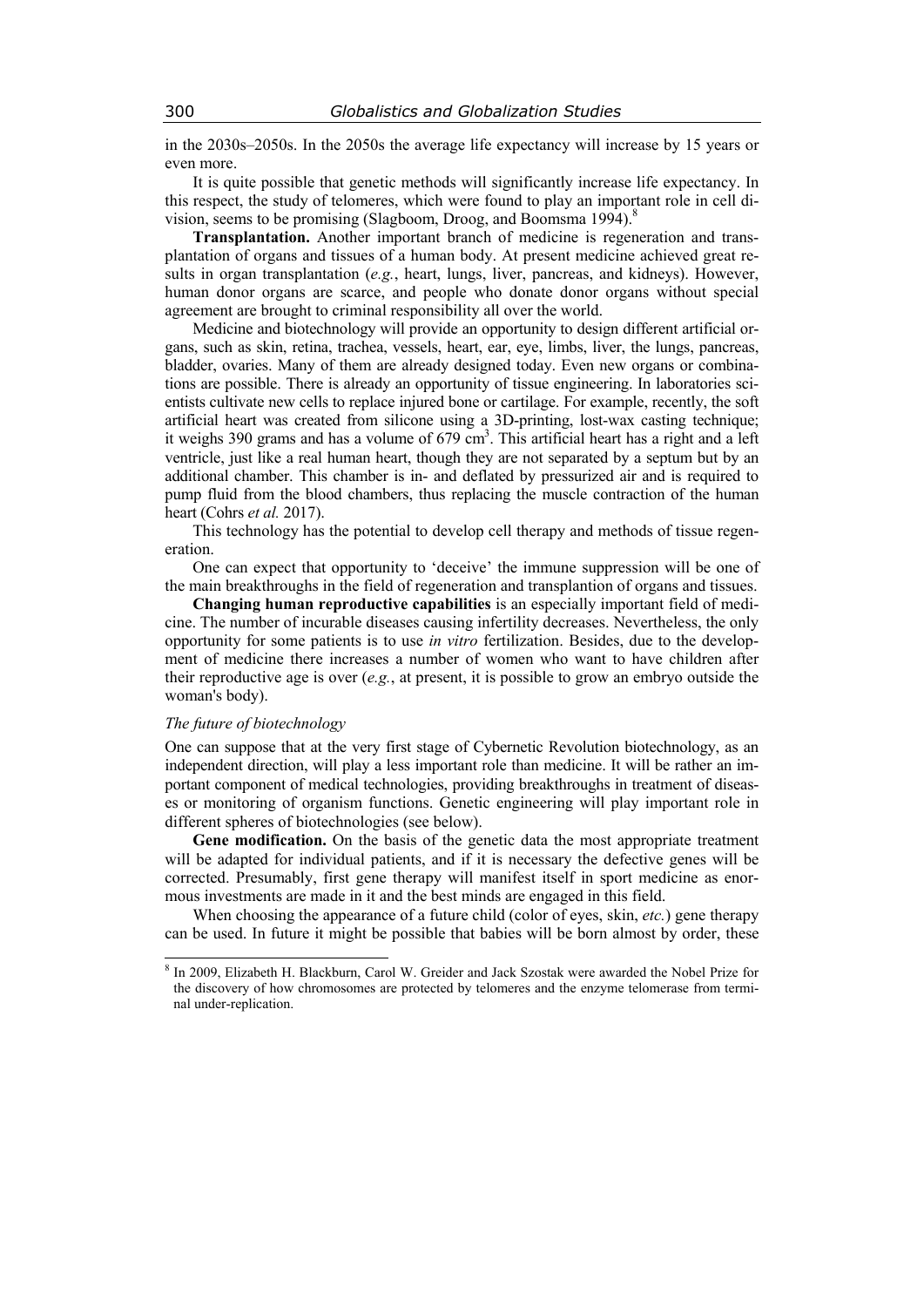will be 'the perfect babies' (Fukuyama 2002). <sup>9</sup> In other words, parents will choose desirable features of a child before his/her birth.

**Achievements in self-regulation.** The level of controllability will increase considerably within a number of important systems connected with biotechnologies. Thus, probably, while transforming an organism, scientists will insert not a separate useful gene (Simon, Priefer, and Pühler 1983), but a whole set of necessary genes which will operate depending on environmental conditions. Such characteristics will be extremely important in the case of climate changes which are quite probable. It will become possible to choose the most optimal varieties of seeds for a unique combination of weather conditions and territory. Consequently, huge databases of such plant varieties and variations will be created. It is quite possible that in the future the whole process of getting a transgenic plant will take place without human participation, thus, it will become self-regulating.

It is possible to assume that by the end of the final phase of the Cybernetic Revolution the agricultural biotechnologies will be already developed to a degree that the modified products will be able to response even to the smallest fluctuations of local conditions. In other words, it will be possible for farmers to select individual fodder and drugs by means of programs and to order them via the Internet. Even an individual will be able to invent a houseplant hybrid suitable for the interior and to order its production and delivery.

The same refers to domestic animals: it will be possible to breed animals with peculiar characteristics within separate breeds of animals (or even by the individual order). It is probable that the selection of animals on the basis of genetic engineering will also develop in the direction of decreasing human participation.

**Creation of new materials**. In 1940 – the 1970s, one of the main directions was the development of industrial production of already known substances (*e.g.*, vitamins) or their analogues; however, during the same period there appeared the elements which did not exist in natural environment (*e.g.*, Humalog, which is a widely applied synthetic analogue of human insulin [Woollett 2012]). This sequence reminds the history of development of chemistry: at first people learned to produce the known substances, and then the artificial materials.

Due to biotechnologies many new materials are produced, for example, bioplastics. The main advantage of this material is that unlike ordinary plastics it is biodegradable. Thus, the main goal of bioplastics production is preserving the environment, reducing the production of goods from non-renewable resources and cutting the discharging of carbon dioxide into the atmosphere. This is an important step to the creation of self-cleaning ecological systems in the future and also to the preservation of the environment.

**The increase and cheapening of food production** is a global challenge for the humankind taking into account that the population number will continue to increase for several more decades (first of all in the poor and poorest countries, especially in Africa), perhaps, reaching nine or more billion people (see UN Population… 2012). Biotechnologies can make a huge contribution to the solution of the problem.

<sup>&</sup>lt;sup>9</sup> It is difficult to say how 'perfect' they will be and what kind of problems will appear as a result of these technologies. *E.g.*, the possibility to predict the baby's gender resulted in gender imbalance in China. As a result, there are a disproportionate number of boys. Thus, we agree with Francis Fukuyama, who believes that the future achievements of the 'biotechnology revolution' should be accepted with great prudence (Fukuyama 2002).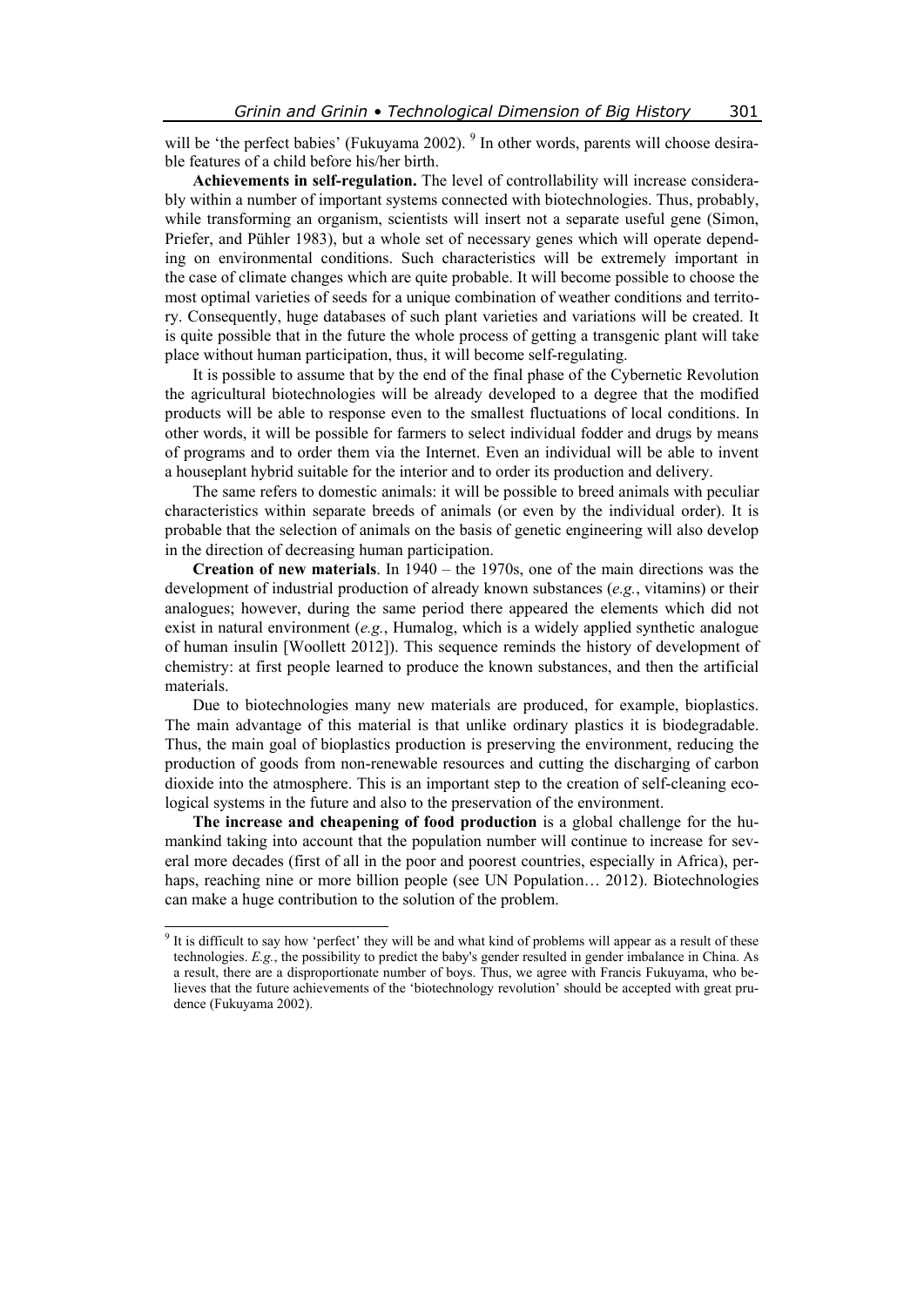# *The solution of urban and some environmental problems*

Biotechnologies are successfully used for cleaning up oil spills, in wastewater treatment, *etc.* According to the Organization for Economic Cooperation and Development (OECD), the potential market for bioremediation, that is, the use of living microorganisms to degrade the environmental contaminants (including plants for soil purification), amounts tens of billions of dollars. Thus, important changes will certainly take place in the employment of biotechnologies for the solution of environmental problems. Here it is possible to assume that biotechnologies will be intruded first of all into the urban ecology. It is necessary to consider that in the coming decades the urban population will increase by 40– 50 per cent (see, *e.g.*, NIC 2012). Among the problems which can be potentially solved by means of the development of biotechnologies, there are those related to water cleaning, recycling of waste, liquidation of stray animals (it will be promoted by introducing genes for sterility or something of that nature). Already today the micro-organisms for water cleaning are applied; with their help we also get bio-gas from waste recovery. But in the future these and similar problems will be solved due to the development of self-regulating systems that will make it possible to solve a number of technical and scientific problems.

But the problem of ecological self-regulating systems, naturally, is not limited by the cities; it has to be extended to the cleaning of reservoirs and other ecosystems. The creation of ecological self-regulating systems will considerably reduce expenses and free huge territories occupied by waste deposits, as well as allow breeding fish in self-cleaning reservoirs.

One can assume that an important direction will be the creation of self-regulating environmental systems in resort and recreational territories which will provide the best conditions for rest and business.

# *The breakthrough in the sphere of resource-saving*

Resource and energy saving is one of the main tasks and outcomes of introduction of biotechnology. The basic opportunities with respect to resources-saving are connected with an opportunity to influence the genetic organization of living beings which at present serves the basis for the agricultural ('green') biotechnology which has already become a part of the initial phase of the Cybernetic Revolution. The breakthrough in this area is connected with *totipotency*, *i.e.* an ability of plants to form a full-fledged organism from a single cell. With the necessary gene transfer, one can make, for example, a variety of potato resistant to the Colorado beetle, or reduce the susceptibility to drought, cold and other stresses (Grinin *et al.* 2010). New agricultural technologies are of great importance for the developing countries. For example, genetically modified and pest resistant varieties of cotton plant and corn demand much smaller usage of insecticides which is more cost-effective and eco-friendly. The individualization is also noticeable in animal genetic engineering which develops more slowly, but even now and in prospect it has an enormous value for agriculture and medicine (by means of genetic engineering it is possible to increase milk production, to improve quality of wool, *etc.*).

Biotechnology can help to solve many global issues, for example, to cheapen the production of medicines and foodstuffs including producing and making them in ecologically sound ways that can also keep or make the environment pristine, thereby considerably expanding their production. The solution to the food problem will proceed in different ways, in particular due to the mass production of food protein whose shortage is sharply perceived in many societies (at present the feed protein for animals is generally produced in this way). Even now there are results based on the production of food proteins or, for example, imitation meat. But so far such a production is too expensive. A gram of laboratori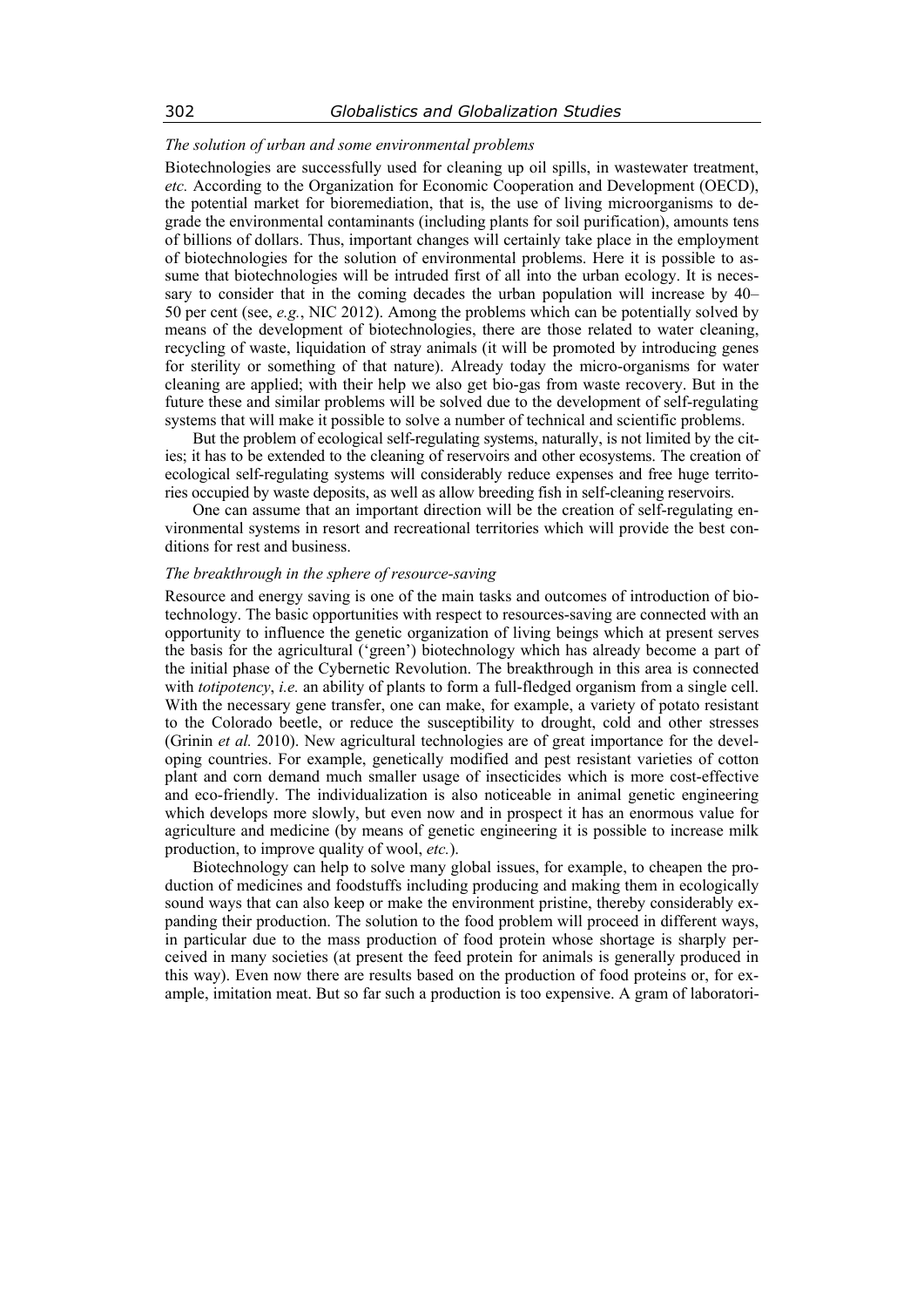al meat costs US\$ 1,000 dollars (Zagorski 2012) but this is part of the usual process from the laboratory to mass cheap production.

#### *Artificial Intelligence, robots, nanotechnologies, additive and cognitive technologies*

**Self-regulating systems and Artificial Intelligence (AI)**. Within Big History the period after a new threshold is sometimes anticipated as a period of rapid development and even predominance of artificial intelligence. We agree that the future investigations in the fields of Big History and evolution are closely associated with the development of Artificial Intelligence. Thus, it turns out to be important to define similarities and differences between self-regulating systems and AI.

On the one hand, the notion of 'self-regulating systems' correlates rather closely with Artificial Intelligence which has become a subject of intensive research in the recent decades (see*, e.g.*, Poole, Mackworth, and Goebel 1998; Russell *et al.* 2003; Hutter 2005; Luger 2005; Neapolitan and Jiang 2012; Keller and Heiko 2014; Hengstler, Enkel, and Duelli 2016). 'Intelligent' machine is often defined as the one that takes actions that maximize its chance of success at some goal (*e.g.*, Russell *et al.* 2003). Of course, such a machine can be also considered as a self-regulating system. The notion of Artificial Intelligence is usually connected with machines, IT-technologies, robots, and sometimes equated with technical intelligence (Zhang *et al.* 2016).

On the other hand, *the notion of 'self-regulating systems' is wider than the notion 'artificial intelligence'* since the former includes various self-regulating systems that can function independently, but can hardly be regarded as Artificial Intelligence. For example, biotechnological systems designed to neutralize pollution, or the ones connected with human physiology (*e.g.*, artificial immunity on the basis of artificial antibodies, or systems based on the use of various other proteins or viruses, or genetic engineering technologies that are able to control certain physiological processes and so on). In addition we expect the emergence of self-regulating systems of mixed nature – for example, biochemiotechnical. One should also note that they can function within more complex systems, like a human organism. As examples of such self-regulating systems one may mention artificial organs grown in laboratories and incorporating a number of biosensors and other technical elements. Thus, any AI can be regarded as a self-regulating system, but not all selfregulating systems can be associated with AI.

**Robots and self-driving cars in the future.** The opportunities of using robots are undoubtedly vast. In particular, only these devices can help to solve the problem of care of growing numbers of elderly people and to some extent the associated problem of labor shortage. In general, there is no doubt that robots will play a significant role in the transition to self-regulating systems. We assume that in the 2020s certain although not revolutionary achievements in this area will occur, in the 2030–2040s we will witness a much more significant rise in robotics, but an explosive development of robots will happen a bit later in the 2050s – 2060s. By this time it is also possible to expect the creation of really 'smart' robots. We believe that in the next two decades robotics will develop rapidly in the service sector. At present there are many publications on how robots may replace humans in many fields. We agree that the changes in this sphere will be enormous yet, they will take several decades to occur.

In future robotic servants may replace household chores as well as perform some complicated tasks, for example, they will be more and more involved into investigation of space bodies and other tasks that can be dangerous for humans (military, rescue, space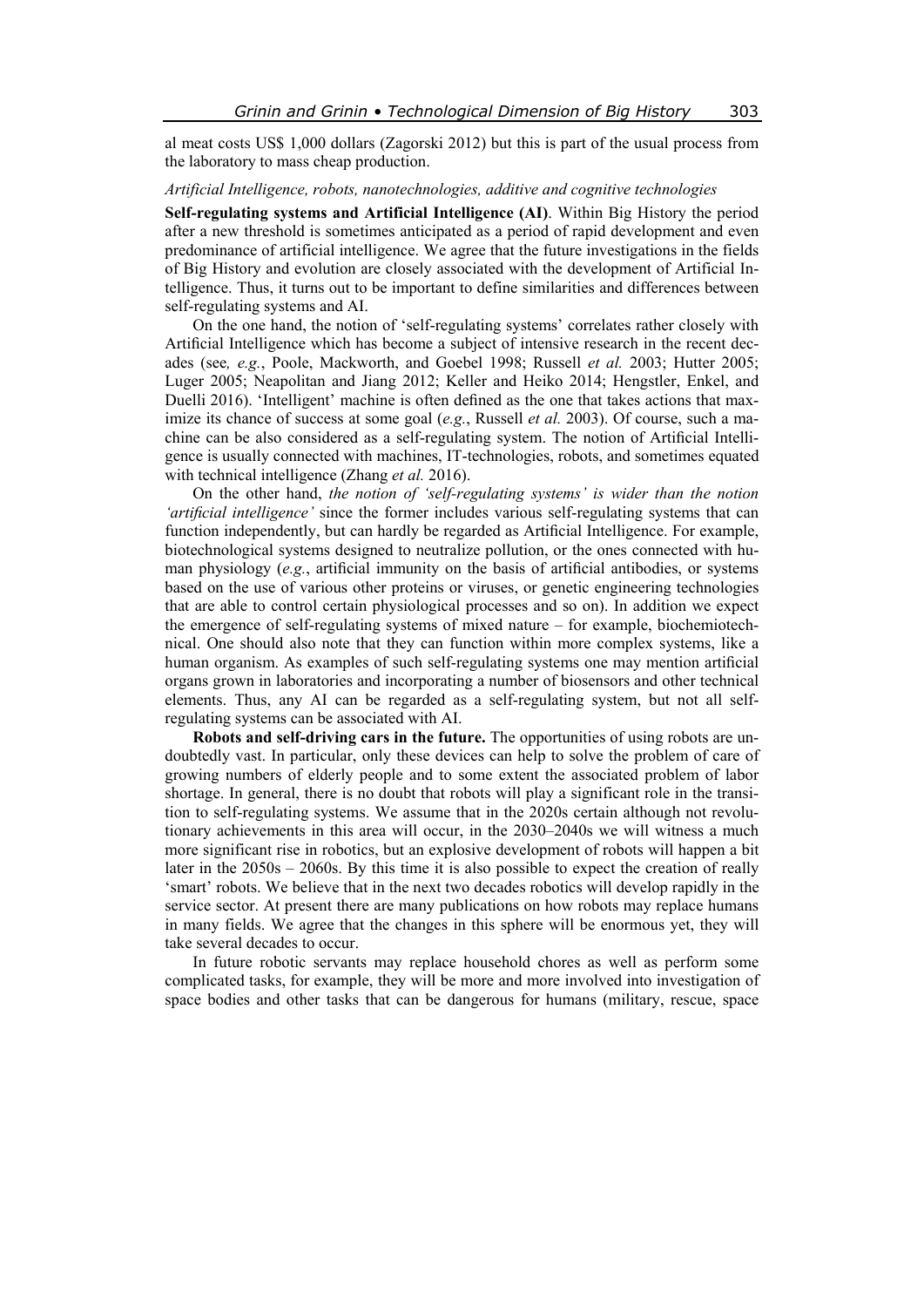activities, *etc.*). Hardly all of them will be anthropomorphous; their design will be most likely defined by functions. However, universal robots are also likely to emerge.

Robots will play a very important role in medicine, for example in surgery and in the sphere of social nursing care. The number and variety of surgical robots grow every year. According to some forecasts, surgical robotics market will grow up to US\$ 28.8 billion by  $2020$ .<sup>10</sup> Surgical robotic systems are a combination of equipment, accessories, software, and services, which help doctors to perform minimally-invasive surgeries including gynecological, cardiac, neurological, and orthopedic ones. Robotic systems allow surgeons to automate the surgical procedure, improve efficacy and precision during the procedure, and minimizing post-surgical complications.

Robotic systems will continue to be used extensively in transportation, in particular they will also be used in the development of self-driving vehicles. The latter might be especially important. Taking into account the above-described 'meaning' of the Cybernetic Revolution (as a revolution of self-regulating systems), the breakthrough will most probably occur in the direction of autonomous transport. Vehicles and other transport systems will become selfdriving and will use the electric vehicle technologies. Even today, there are attempts of realizing this opportunity. A vivid example here is Tesla's self-driving cars. But other groups of companies also announced their self-driving cars. For example, 'Mercedes-Benz' has presented the concept of driverless car (della Cava 2015). *Google* works to create such a car by 2020 (see Muoio 2015), but it already tests the Toyota self-driving car in California (and arranges joint projects with *Ford*). Just as in 1997 the computer defeated the world chess champion, recently self-driving car has beaten the racing driver at speeds over 200 kilometers per hour. Some researchers even work to understand how to make self-driving cars become capable of making moral and ethical decisions just like humans do. Any decision that involves risk of harm to a human or even an animal is considered to be an ethical decision. It also includes quite rare situations when a collision is unavoidable, but a decision can be made as to which obstacle to collide with. Researchers believe that by algorithms it is possible to make self-driving car decide whether to use a sophisticated algorithm or a simple rule such as 'always stay in the lane' (Sütfeld *et al.* 2017).

However, the development of such systems as self-regulating systems is an important forerunner of the forthcoming start of the final phase of the Cybernetic Revolution (in the 2030s). The self-driving electric vehicles with a new accumulator together with roads allowing free recharge can become a powerful source of technological development during the final phase of the Cybernetic Revolution.

# *The future of nanotechnology*

Nanotechnologies have become one of the most popular technologies of modern times and they have many prospects.<sup>11</sup> First of all, different nanocoatings will rapidly develop. Nanocoatings are used in different fields: industry, aircraft building, and electronics. The components of nanoelectronics, photonics, neuroelectronic interfaces and nanoelectromechanical systems are also promising. They will allow further micronization of devices. We believe that self-regulating technologies (*e.g.*, self-cleaning coatings which regulate the temperature) will gain a widespread use. Similar technologies have already been created.

 $^{10}$  URL: https://www.alliedmarketresearch.com/surgical-robotics-market?surgical-robotics-market.

<sup>&</sup>lt;sup>11</sup> See Appendix to Grinin L. and Grinin A. 2015: 288ff. URL: https://www.socionauki.ru/book/files/ ot rubil do nano/online version/10 chapter appendix/288p.php.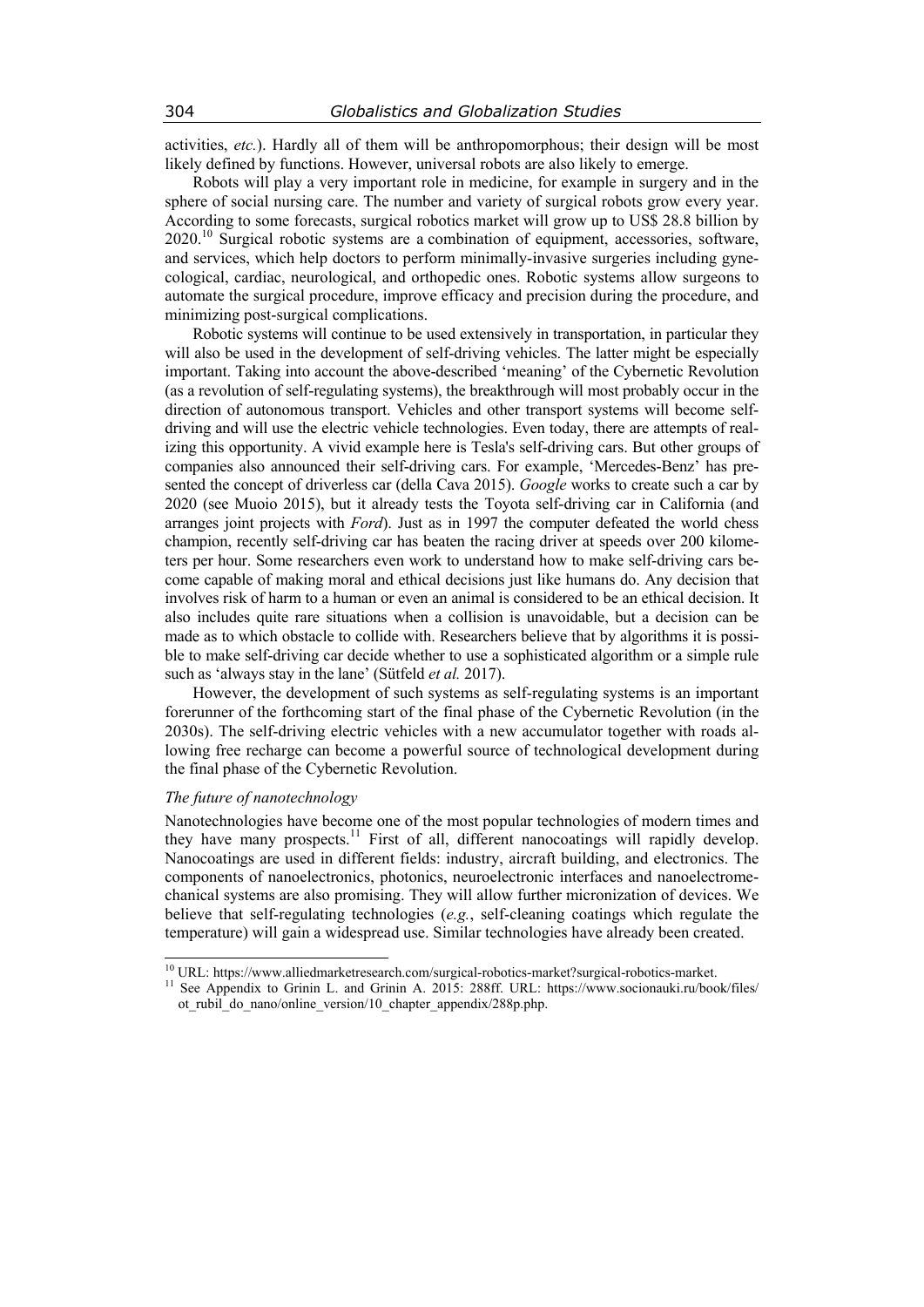For example, recently in the University of Central Florida a flexible anti-reflection film on smartphones and tablets was made. It makes the screen bright and sharp as well as scratch resistant and self-cleaning. The film contains tiny uniform dimples, each about 100 nanometers in diameter (about one one-thousandth of the width of a human hair) (Guanjun Tan *et al.* 2017).

In future, nanotechnologies will provide excellent opportunities for the selfassemblage of nanoelements and nanodevices. It will become possible to make a transition to controlled self-assemblage of nanosystems, creation of three-dimensional networks, nanorobots, *etc*. One may also speak about the use of molecular devices, atomic design. There are rather attractive prospects in the development of nanomechanics, nanomachinery, and nanorobotics. Long ago there started to develop the idea of creation of computers that process and store information through not special condition of environment (magnetic, electric, and optical) but through nanotechnologies, for example, via silicone (the main material in the production of semi-conductor devices) chips replaced by carbon nanotubes. In this case a bit of information can be written in the form of a cluster, for example, of 100 atoms. This would reduce their size several-fold and at the same time increase quick response. Quantum technologies (*e.g.*, the creation of quantum computer) will be one of the most important technological breakthroughs in this context. It is very difficult to predict which path the development of information technologies will follow, but one can assume that as a result of the completion of the Cybernetic revolution, the information capacity will increase by an order of magnitude.

## *The future of 3D-printers*

The opportunities provided by 3D-printers are great: from building to cooking, from a house workshop to museums, from medicine to children toys, from training models to design. At present, 3D-printing is used in aircraft construction and rocket engineering to produce individual elements, for example, support stand for an aircraft engine (see, *e.g.*, Turichin 2015). And just because they are used in such high-technology spheres their development needs considerable investments.

In fact, 3D-printers constitute a universal house workshop or a universal production or, construction factory. And in the future they will acquire new functions and incorporate new subsystems.

Additive 3D-printing (*i.e.*, merging (fusing) of materials and creation of certain objects) is a very promising direction. Thus, in future 3D-printers will help to produce any material needed, even the biological one. Great opportunities are especially associated with the opportunities to grow human organs and tissues, including through the usage of patient's own tissues. Soon it will suffice to have a sketch and to make (to 'print', 'fuse') any detail at home or in a 3D-printing center. It will also be possible to organize a small single-piece production. Engineers could also develop simple 3D-food printers which can print, for example, candies or pizza.

Undoubtedly, the development of additive technologies will be connected with other directions of MANBRIC-complex, for example, with robotics (additive technologies will be used to create robots, and at the same time the robots themselves will use additive technologies in their activities). $12$ 

 $12$ <sup>12</sup> *E.g.*, the Stormram 4, as the robot is named, is made from 3D-printed plastic and is driven by air pressure. This robot can be used in an MRI scanner. Carrying out a biopsy (removing a piece of tissue) during a breast cancer scan in an MRI significantly increases accuracy. The Stormram 4 is a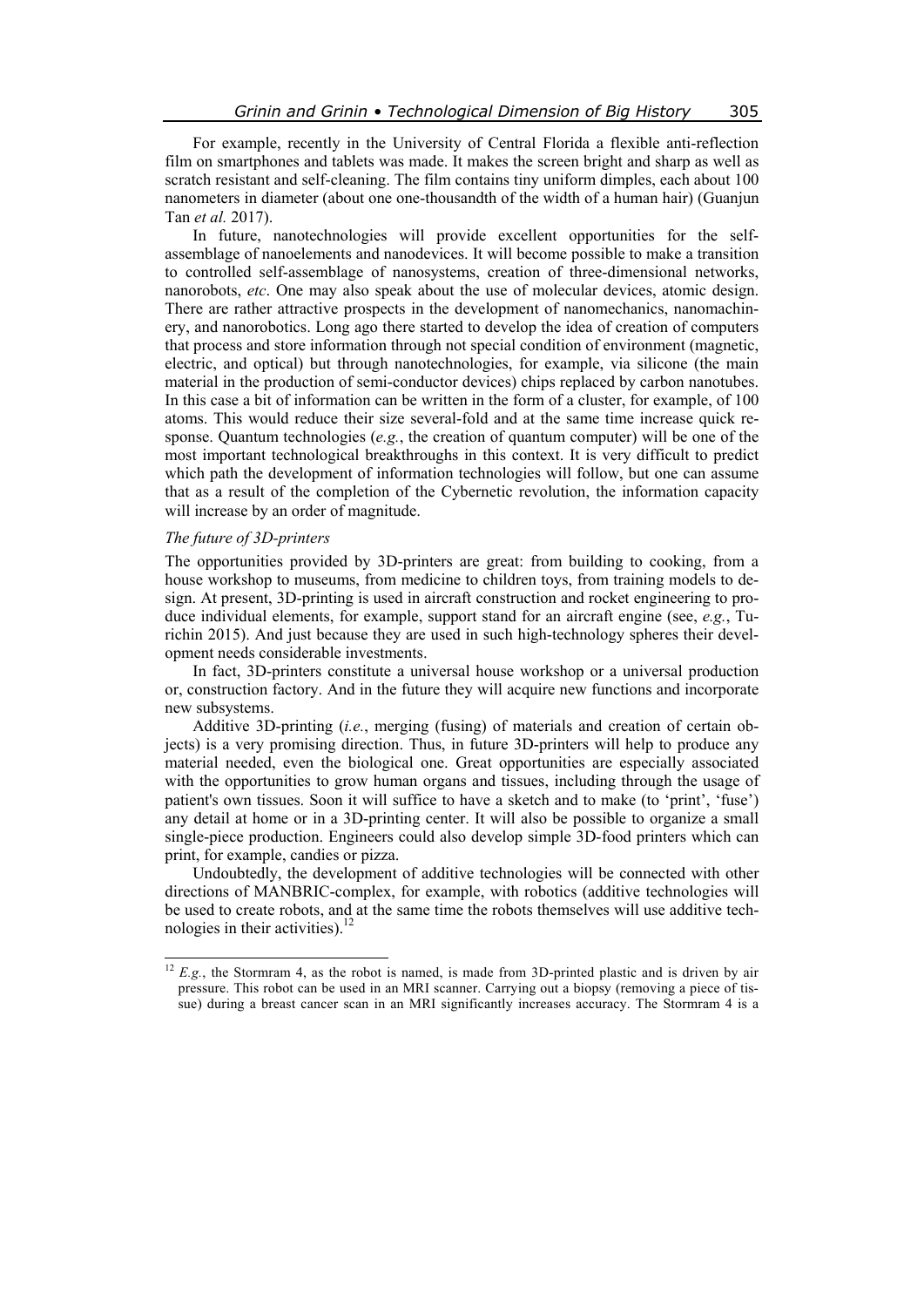**Cognitive technologies. Neural interfaces or brain-computer interfaces (BCI).** A brain-computer interface (BCI) is a direct communication pathway between brain and an external device. This technology implements the interaction between brain and computer systems that can be realized via electrode contact with head skin or via electrodes implanted into brain. The implementation of neural interfaces is already wide-spread, for example, in artificial visual systems or bionics. The most notable device is the cochlear implant, which has been implanted in more than 220,000 people worldwide.

In three or four decades, disabled people will get another chance in life. BCIs may improve rehabilitation for people with strokes, head trauma, and other disorders. At present there already exist devices which allow paralyzed people to speak, write and even work at the computer as, for example, in the case of the famous astrophysicist, Stephen Hawking.

Those who can afford it and want to increase their abilities will be able to replace their body parts by bionic ones.

Also in three or four decades, small scalp electrodes will make remote brain control possible. So people will be able to turn TV on only by thinking about it. In the future neural interfaces can be applied not only in medicine, but also in daily pursuits, for example to control condition of a driver's or an operator's brain and in case of falling asleep to awake him automatically. In general the achievements in cognitive science are already in use and their application will increase even more in the areas which move towards self-regulating systems – from medicine to robotics, from cybernetics to problems of artificial intelligence, and, of course, for the military purposes. However, serious technical and social difficulties can hamper the development of this direction (see below). After surpassing these constraints, the development of neural interfaces will promptly reach a new level.

**Some ideas on other future technologies. Smart devices.** Everyday technologies become more self-regulating, complicated, and more intelligent. Their names speak for themselves. The word 'smart' is used as a prefix for many devices. Today smartphones have become ubiquitous, while smartwatches are becoming popular, people watch smart TV, and in schools they use smart boards. Here are just a few examples of smart things: smart kettle, smart swimsuit, smart stroller, smart cup, smart rope, smart T-shirt which tracks your posture, smart cane with GPS for elderly people, smart bottle which automatically tracks hydration and temperature, smart highway with nanocoating which changes its color according to the weather and warns drivers of potential risk. There is also developed a concept of a smart city with smart traffic signs and traffic light signals, as well as smart cars. This will also allow time and resource saving. Exoskeleton will allow people to perform hard work with fewer efforts. We assume that this trend will continue and thus, in three or four decades most of everyday devices will be smart. An absolute majority of them will be connected to the smartphone and Internet. One can predict that we will live in smart homes with smart kitchens, while a smart climate control system will maintain the required temperature 24 hours a day.

**Mobile phone as an integrating device.** The key feature of the future technologies is that most of them will be integrated with mobile phone or similar devices. A mobile phone will be a universal control panel and analytical center. It will collect all data from smart technological devices, for example: how many meters one walks, how many calories one consumes, how many hours one sleeps, how much money one spends, how many hours

stimulus for the entire diagnostic phase of breast cancer; the accurate needle control, effectively realtime MRI scanning and a single, thin-needle biopsy enable quicker and more accurate diagnoses to be made (University of Twente 2017).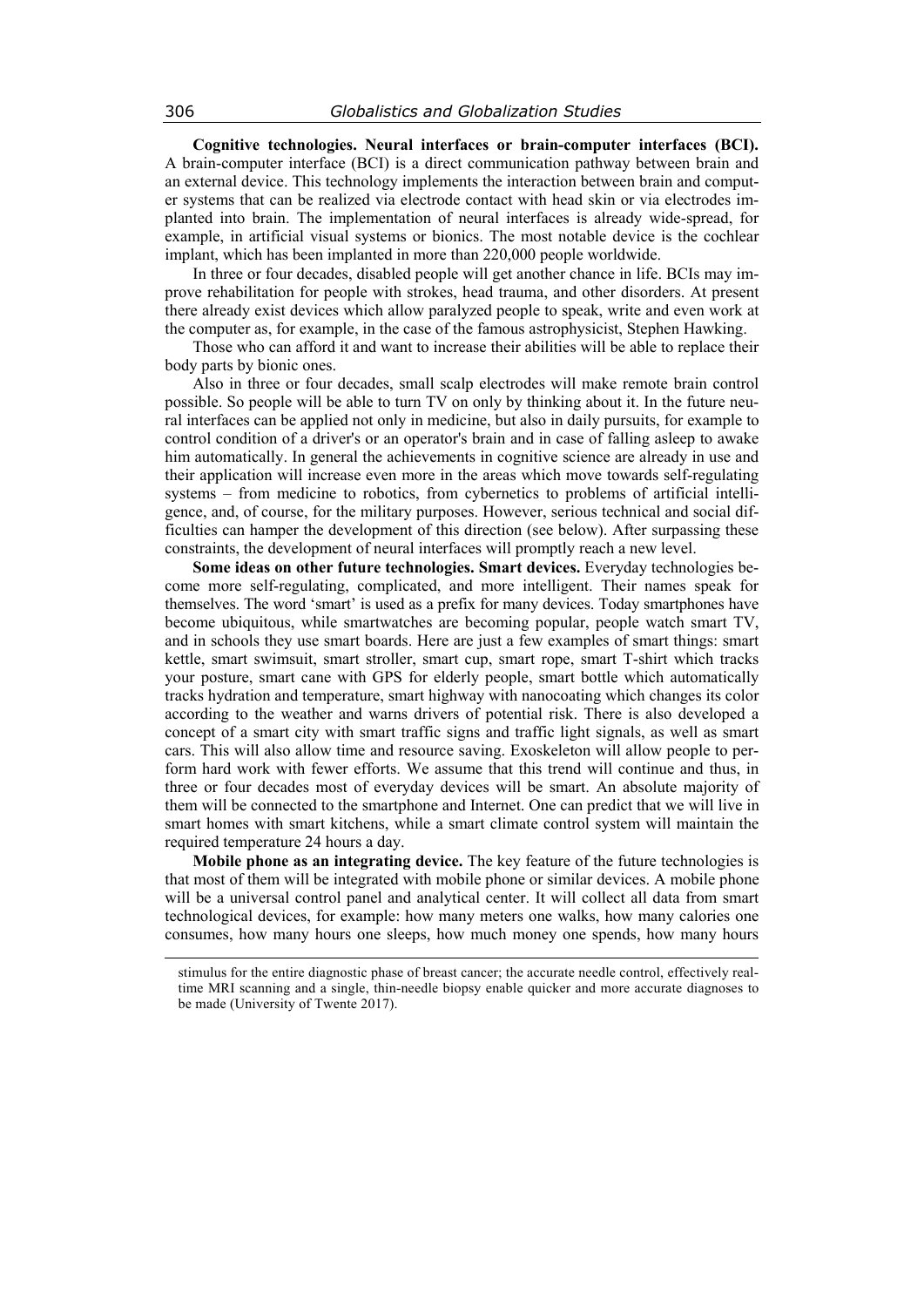one plays basketball and how many points one scores. The mobile phone will become a powerful means of control not only over an individual, but over pets and children. For example, a smart bracelet that monitors a child's clean hands and signals if the child takes, for example, unwashed fruit. At any time parents can check the purity of their child's hands using a special smartphone application.

Thus, the important future technological trend is the development of virtual reality through different devices especially mobile phone or in another form of such integrative device (as it is known there are different ideas on this future forms, *e.g.*, glasses). It is quite probable that such devices will be able to adopt the functions and become a new type of sensory organ and source of information for people. Thus, special glasses will allow connecting vision and hearing with the high resolution virtual reality devices. In the future, virtual reality may be not only seen but also felt. A small band with a device on the arm is already designed which will enable users touch the object in virtual reality.

# **Conclusion. Will the Development of the Cybernetic Revolution Proceed in the Direction of Cyborgization?**

There is no doubt that future development within Big History and evolutionary paradigms is connected with the development of intelligence and transformation of intellectual creatures. As to the direction and speed of this transformation there are many points of view, including those (which we do not share) that AI will be able to unite billions of people's minds into a new system (Kurzweil 2000) or that humans will soon become immortal (see below). On the other hand, the development of medicine and self-regulating systems, which will constitute the nucleus of changes in the final phase of the Cybernetic Revolution, will undoubtedly lead to the increasing interference in human body. In this context, we would like to conclude the paper by the reflections about the ways this interference in human body can change the human biological nature and transform a human into a cyborg. A very popular word 'cyborg' (short for 'cybernetic organism') derives from the word 'cybernetic'. Cyborg is defined as a theoretical or fictional being with both organic and biomechatronic parts.<sup>13</sup>

The term 'cyborg' often applied to an organism that has restored function or enhanced abilities due to the integration of some artificial component or technology that relies on some sort of feedback. It is obviously that many achievements in medicine will impel our civilization to the state in which more and more humans can become partial cyborgs. Thus, we are following the path of development of self-regulating systems of a new type which will be constituted by the elements of different origin: biological and artificial. All that we have written about artificial organs and tissues will contribute to the breakthrough in the field of both production of absolutely new materials which will expand the implementation of nonbiological elements in the human body. Thus, the Cybernetic Revolution is closely connected with the process that can be designated as cyborgization. We should be aware of the fact that this actually means not only the formation of a new direction in medicine, but also the movement towards the *cyborgization* of a human being. Of course, this can cause a certain and quite reasonable anxiety. On the other hand, expanding the opportunities for not just a long but also an active life is hardly possible without significant support for the sensory organs and other parts of the body which weaken as a result of ageing and other reasons. Finally, glasses or contact lenses, artificial teeth, tooth fillings, bones, aerophones, artificial blood

<sup>&</sup>lt;sup>13</sup> The term was coined in 1960 by Manfred Clynes and Nathan S. Kline (Halacy 1965).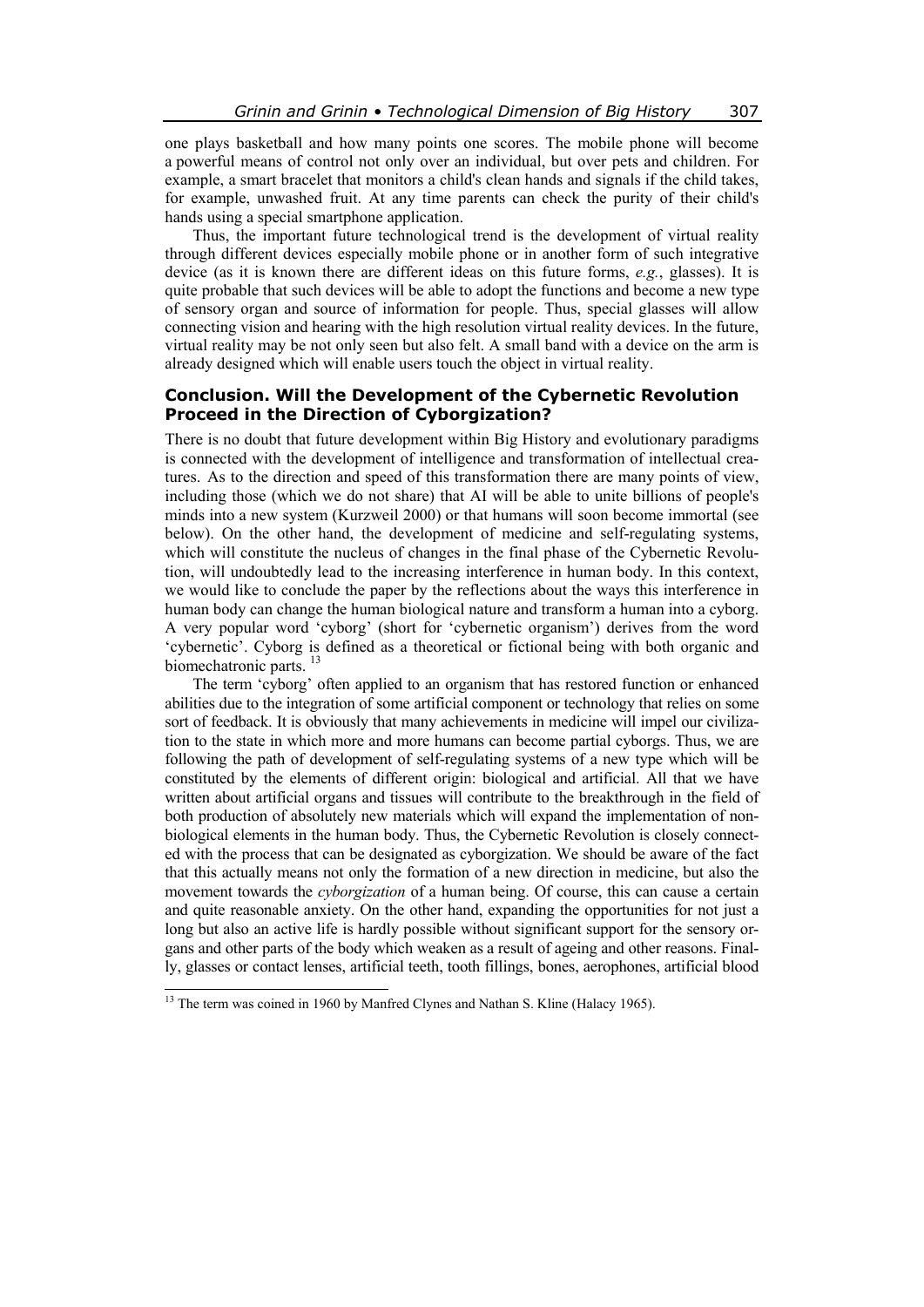vessels, mitral valves, *etc.* allow hundreds of millions of people to live and work and these people still remain humans. The same is true with respect to more complex systems and functions. Thus, people with disabilities can benefit from the development of medicine and cyborgization as they will be able to significantly compensate their drawbacks. However, we suppose that the idea that someday the human body will be fully replaced by non-biological material and only the brain or the organs which support the senses will remain is just fantasy. This will never come true (the well-known ideas about such future for humankind are presented by Kurzweil [1999]). People who propose such solutions, for example, to replace supposedly less lasting and comfortable biological material by the technological inventions (such as replacement of haematocytes by billions of nanorobots, *etc.*) in their forecasts try to use the outdated logic that was widespread several decades ago in science fiction or scary stories: the replacement of biological organisms with technical ones. The modern logic of scientific and technological progress including the latest achievements in bioengineering shows the shift towards the synthesis of biological forms and technical solutions into a unified system. Still there are numerous obstacles here. Let us take, for example, the abovementioned possible opportunities for brain control which may be hampered by the immune rejection first of all. Second, many nanostructures, for example, nanopipes, which had been predicted a bright future appeared very toxic for human body (Kotov *et al.* 2009). Third, the implantation of external devices leads to traumatization of the whole organism despite all serious attempts to reduce this impact. Another problem is the different electric conductance of biological material and of a technical device, though there is certain progress in the solution of this problem (Abidian and Martin 2009). But even if we solve these problems we will still need some powerful software capable to handle brain signals.

Technical achievements can hardly replace the biological mechanisms which have been selected for many millions of years. On the contrary, we should follow the path of 'repair', improvement, the development of self-regulation and support of biological mechanisms via some technical solutions. The human brain is very tightly connected with the body and sensory organs, most of its functions are based on the control of the body that does not imply its full-fledged work outside its biological foundation. The opportunities of science and medicine to replace worn organs will increase but the biological foundations of a human will always exist and must prevail. If one can help the human body by different means including methods of activization of immune system, opportunities of genetics, the methods of blocking or decelerating the process of ageing, *etc.*, it is much more reasonable to preserve the human biological foundation. In any case, in the nearest decades in the process of cyborgization quite radical breakthroughs are possible, but nevertheless the process of cyborgization will not go too far. Thus, we believe that in the next hundred years the human lifestyle and biological nature will experience crucial changes which can become a turning point in the transition to the post-human society. However, these changes, no matter how profound they are, will be very far from the images drawn by modern wishful-thinking scientists.

## **References**

- **Abidian, M. R., and Martin, D. C. 2009.** Multifunctional Nanobiomaterials for Neural Interfaces. *Advanced Functional Materials* 19 (4): 573–585. DOI: 10.1002/adfm. 200801473.
- **Anuchin, D. N. 1923.** *The Discovery of Fire and Methods to Get It.* Moscow Petrograd: Gosudarstvennoye izdatel'stvo. *In Russian* (Анучин, Д. Н. *Открытие огня и способы его добывания.* М. – Петроград: Государственное издательство).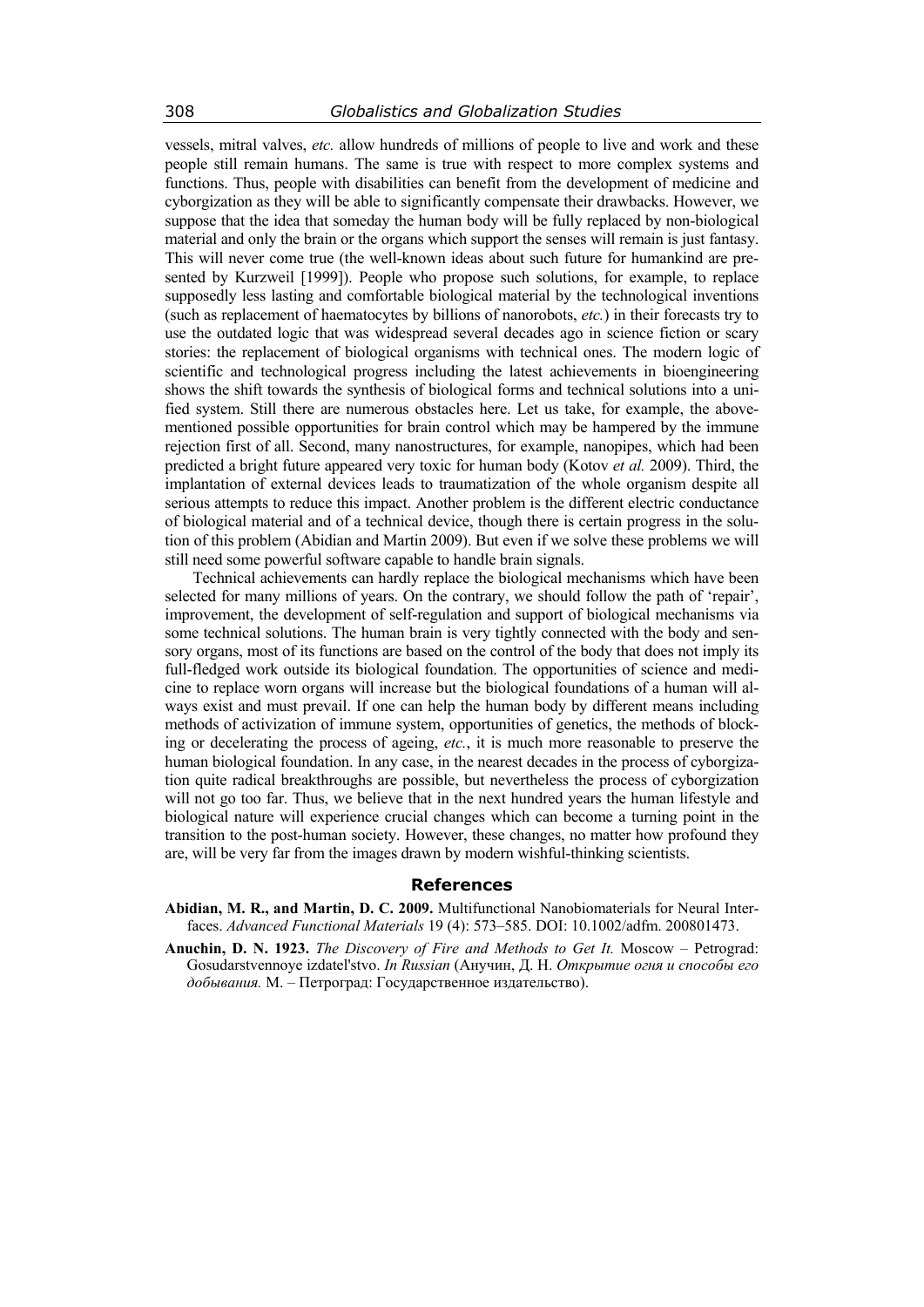- **Beer, S. 1959.** *Cybernetics and Management*. London: English Universities Press. DOI: 10.2307/3007308.
- **Belkind, L. D., Konfederatov, I. Ya., and Shneiberg, Ya. A. 1956**. *The History of Technology*. A textbook for energetic and electro-technical higher education establishments. Moscow – Leningrad: Gosenergoizdat. *In Russian* (Белькинд, Л. Д., Конфедератов, И. Я., Шнейберг, Я. А. *История техники*: учеб. для энергетических и электротехнических высших учебных заведений и факультетов. М. – Л.: Госэнергоиздат).
- **Boas, F. 1911.** *The Mind of Primitive Man.* A course of lectures delivered before the Lowell Institute, Boston, Mass., and the National University of Mexico, 1910–1911. New York: The Macmillan Company.
- **Braudel, F. 1985.** *La dynamique du capitalisme.* Paris: Les Editions Arthaud.
- **Chernousov, P. I., Mapelman, V. M., and Golubev, O. V. 2005.** *The Iron Metallurgy in the History of Civilizations.* Moscow: MISiS. *In Russian* (Черноусов, П. И., Мапельман, В. М., Голубев, О. В. *Металлургия железа в истории цивилизаций*. М.: МИСиС).
- **Cohrs, N. H., Petrou, A., Loepfe, M.** *et al.* **2017.** A Soft Total Artificial Heart-First Concept Evaluation on a Hybrid Mock Circulation. *Artificial Organs.* DOI: 10.1111/aor.12956.
- **della Cava, M. 2015.** *Captain Kirk, Your Mercedes F 015 Awaits*. URL: http://www. usatoday.com/story/tech/2015/01/06/mercedes-f-015-luxury-in-motion-debuts-atconsumer-electronics-show/21359239.
- **von Foerster, H., and Zopf, G. W. 1962.** Principles of Self-Organization. In Yovits, M. C., and Cameron, S. (eds.), *Self-Organization* (pp. 31–50). New York: Pergamon Press.
- **Fukuyama, F. 2002.** *Our Post-Human Future: Consequences of the Biotechnology Revolution*. New York: Farrar, Straus, and Giroux.
- **Grinin, A. L., and Grinin, L. E. 2015.** The Cybernetic Revolution and Historical Process. *Social Evolution & History* 1: 125–184.
- **Grinin, A. L., Kholodova, V. P., and Kuznetsov, V. V. 2010.** A Comparative Analysis of Physiological Mechanisms of Salt-Endurance of Different Varieties of Mustard. *Vestnik Rossiyskogo Universiteta Druzhby Narodov* 1: 27–38. *In Russian* (Гринин, А. Л., Холодова, В. П., Кузнецов, В. В. Сравнительный анализ физиологических механизмов солеустойчивости различных сортов горчицы. *Вестник Российского университета дружбы народов* 1: 27–38).
- **Grinin, L. E. 2006a.** Periodization of History: A Theoretic-Mathematical Analysis. In Grinin, L. E., de Munck, V., and Korotayev, A. (eds.), *History and Mathematics: Analyzing and Modeling Global Development* (pp. 10–38). Moscow: KomKniga.
- Grinin, L. E. 2006b. *The Productive Forces and Historical Process*. 3<sup>rd</sup> ed. Moscow: KomKniga. *In Russian* (Гринин, Л. Е. *Производительные силы и исторический процесс*. 3-е изд. М.: КомКнига/URSS).
- **Grinin, L. E. 2007a**. Production Revolutions and the Periodization of History. *Herald of the Russian Academy of Sciences* 77 (2): 150–156.
- **Grinin, L. E. 2007b.** Production Revolutions and Periodization of History: A Comparative and Theoretical-Mathematical Approach. *Social Evolution & History* 6,(2): 75–120.
- **Grinin, L. E. 2012.** Kondratieff Waves, Technological Modes and Theory of Production Revolutions. In Akaev, A. А., Greenberg, R. S., Grinin, L. E., Korotayev, A. V., and Malkov, S. Yu. (eds.), *Kondratieff Waves: Aspects and Prospects: Yearbook* (pp. 222–262). Volgograd: Uchitel. *In Russian* (Гринин, Л. Е. Кондратьевские волны, технологические уклады и теория производственных революций. *Кондратьевские волны: аспекты и*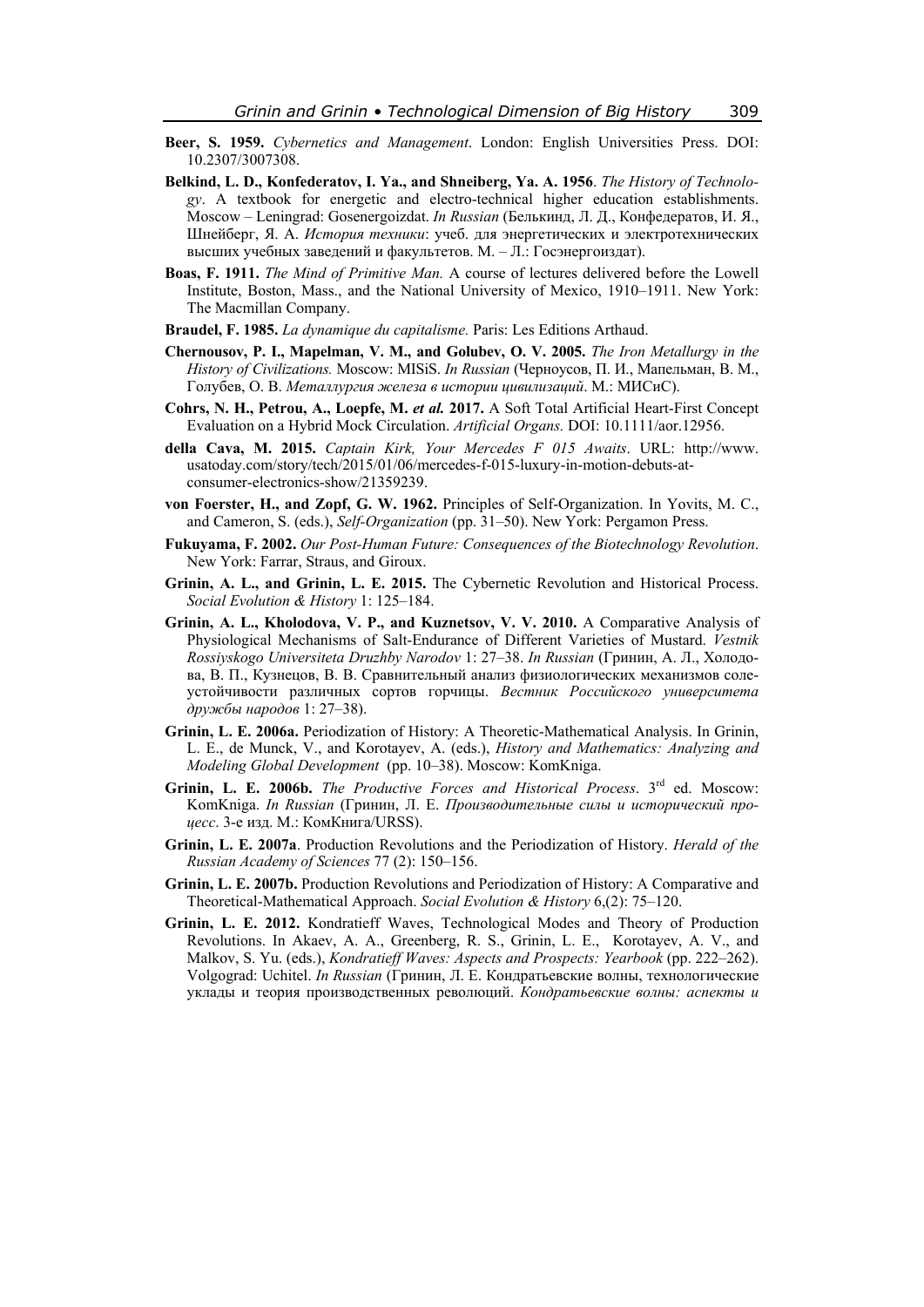*перспективы: ежегодник* / Отв. ред. А. А. Акаев, Р. С. Гринберг, Л. Е. Гринин, А. В. Коротаев, С. Ю. Малков, с. 222–262. Волгоград: Учитель).

- **Grinin, L. E. 2014.** The Star-Galaxy Era of Big History in the Light of Universal Evolutionary Principles. In Grinin, L. E., Baker, D., Quaedackers, E., and Korotayev, A. V. (eds.), *Teaching and Researching Big History: Exploring a New Scholarly Field* (pp. 163–187). Volgograd: 'Uchitel' Publishing House.
- **Grinin, A. L. 2016.** Self-Regulation as a Global Evolutionary Mega-Trend. In Grinin, L. E., and Korotayev, A. V. (eds.), *Evolution: Evolution and Big History: Dimensions, Trends, and Forecasts* (pp. 139–164). Volgograd: Uchitel.
- **Grinin, L. E., and Grinin, A. L. 2013.** Macroevolution of Technology. . In Grinin, L. E., and Korotayev, A. V. (eds.), *Evolution: Development within Big History, Evolutionary and World-System Paradigms* (pp. 143–178). Volgograd: 'Uchitel' Publishing House.
- **Grinin, L., and Grinin, A. 2016.** *The Cybernetic Revolution and the Forthcoming Epoch of Self-Regulating Systems.* Moscow: Moscow branch of 'Uchitel' Publishing House.
- **Grinin, L. E., Grinin, A. L., and Korotayev, A. V. 2016.** Forthcoming Kondratieff Wave, Cybernetic Revolution, and Global Ageing. *Technological Forecasting and Social Change* 115: 52–68. DOI: 10.1016/j.techfore.2016.09.017.
- **Grinin, L. E., and Korotayev, A. V. 2015.** *Great Divergence and Great Convergence: A Global Perspective*. Springer.
- **Grinin, L. E., Korotayev, A. V., and Markov, A. V. 2017.** Biological and Social Phases of Big History: Evolutionary Principles and Mechanisms. In Rodrigue, B., Grinin, L., and Korotayev, A. (eds.), *From Big Bang to Galactic Civilizations. A Big History Anthology.* Vol. III. *The Ways that Big History Works: Cosmos, Life, Society and Our Future* (pp. 158– 199). Primus Books.
- **Grinin, L. E., Markov, A. V., and Korotayev, A. V. 2008.** *Macroevolution in Animated Nature*. Moscow: LKI/URSS. *In Russian* (Гринин, Л. Е., Марков, А. В., Коротаев, А. В. *Макроэволюция в живой природе и обществе.* М.: ЛКИ/URSS).
- **Grinin, L. E., Markov, A. V., and Korotayev, A. V. 2009.** Aromorphoses in Biological and Social Evolution: Some General Rules for Biological and Social Forms of Macroevolution. *Social Evolution & History* 8 (2): 6–50.
- **Guanjun Tan, Jiun-Haw Lee, Yi-Hsin Lan**, **Mao-Kuo Wei, Lung-Han Peng, I-Chun Cheng, and Shin-Tson Wu. 2017.** Broadband Antireflection Film with Moth-eye-like Structure for Flexible Display Applications. *Optica* 4 (7): 678. DOI: 10.1364/OPTICA. 4.000678.
- **Gupta, A. K., and Gupta, M. 2005.** Synthesis and Surface Engineering of Iron Oxide Nanoparticles for Biomedical Applications. *Biomaterials* 26 (18): 3995–4021. DOI: https:// doi.org/10.1016/j.biomaterials.2004.10.012.
- **Halacy, D. S. Jr. 1965.** *Cyborg: Evolution of the Superman.* Harper.
- **Hengstler, M., Enkel, E., and Duelli, S. 2016.** Applied Artificial Intelligence and Trust The Case of Autonomous Vehicles and Medical Assistance Devices. *Technological Forecasting and Social Change.* Elsevier 105: 105–120.
- **Hutter, M. 2005.** *Universal Artificial Intelligence, Machine Learning.* DOI: 10.1145/1358628. 1358961.
- **Keller, J., and Heiko, A. 2014.** The Influence of Information and Communication Technology (ICT) on Future Foresight Processes – Results from a Delphi Survey. *Technological Forecasting and Social Change* 85: 81–92.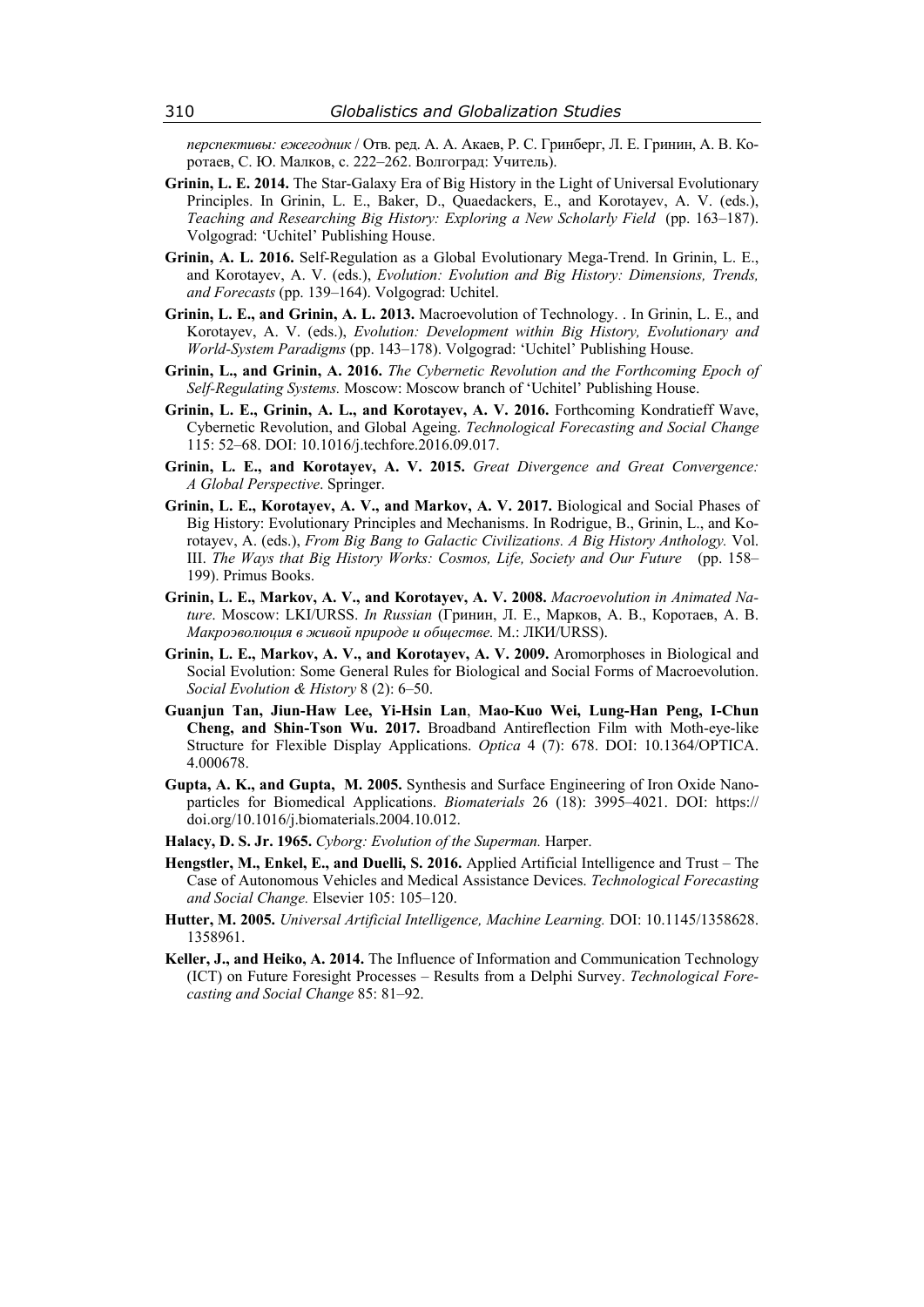- **Kosven, M. O. 1953.** *Essays on the History of Primitive Culture*. Moscow. *In Russian* (Косвен, М. О. *Очерки истории первобытной культуры*. М.).
- **Kotov, N. A., Winter, J. O., Clements, I. P. et al. 2009.** Nanomaterials for Neural Interfaces. *Advanced Materials* 21 (40): 3970–4004. URL: http://dx.doi.org/10.1002/adma.200801984.
- **Kremkova, V. M. 1936**. The  $10^{th} 12^{th}$  Centuries. From the History of Agriculture in England and France. In Vavilov, N. Y., and Williams, V. P. (eds.), *History of Agriculture* (pp. 125– 163). Moscow: Academy of Sciences Press. *In Russian* (Кремкова, В. М. Века X–XII. Из истории сельскохозяйственной техники Англии и Франции. *История агрикультуры* / Ред. Н. И. Вавилов, В. Р. Вильямс и др., с. 125–162. М.: Изд-во Академии наук).
- **Kurzweil, R. 1999.** *Age of Spiritual Machines*. New York, NY: Penguin Books.
- **Kurzweil, R. 2000.** *The Age of Spiritual Machines: When Computers Exceed Human Intelligence.* N.Y: Penguin Groups.
- **Luger, G. F. 2005.** *Artificial Intelligence: Structures and Strategies for Complex Problem Solving.* Pearson Education.
- **Lurie, I., Lyapunova, K., Mathieu, M., Piotrovsky, B., and Flitner, M. 1939.** *Essays on History of Technology in the Ancient East.* Moscow – Leningrad: USSR Academy of Sciences Publishing. *In Russian* (Лурье, И., Ляпунова, К., Матье, М., Пиотровский, Б., Флитнер, М. *Очерки по истории техники древнего Востока.* М. – Л.: Изд-во АН СССР).
- **Montgomery, M., Ahadian, S., Locke Huyer, D.** *et al.* **2017.** Flexible Shape-memory Scaffold for Minimally Invasive Delivery of Functional Tissues. *Nature Materials.* DOI: 10.1038/nmat4956.
- **Muoio, D. 2015.** 10 Companies Making a Bold Bet that They'll Have Self-driving Cars on the Road by 2020. *Business Insider*, October 12. URL: http://www.businessin sider.com/ google-apple-tesla-race-to-develop-self-driving-cars-by-2020-2015-10.
- **Neapolitan, R. E., and Jiang, X. 2012.** Contemporary Artificial Intelligence. *Chapman & Hall/CRC*.
- **Nefiodow, L., and Nefiodow, S. 2014**. *The Sixth Kondratieff. The New Long Wave of the World Economy*. Rhein-Sieg-Verlag: Sankt Augustin.
- **NIC National Intelligence Council. 2012.** *Global Trends 2030: Alternative Worlds*. URL: www.dni.gov/nic/globaltrends.
- **Osipov, G. V. 1959.** *Technology and Social Progress*. Moscow: AN USSR Press. *In Russian* (Осипов, Г. В. *Техника и общественный прогресс*. М.: Издательство АН СССР).
- **Pankhurst, Q. A.** *et al.* **2003.** Applications of Magnetic Nanoparticles in Biomedicine. *Journal of Physics D: Applied Physics* 36,(13): R167. URL: http://stacks.iop.org/ 0022-3727/ 36/i=13/a=201.
- **Peercy, P. S. 2000.** The Drive to Miniaturization. *Nature* 406 (6799): 1023–1026.
- **Poole, D. L., Mackworth, A., and Goebel, R. G. 1998.** Computational Intelligence and Knowledge. *Computational Intelligence: A Logical Approach* (Ci): 1–22. URL: https:// www.cs.ubc.ca/~poole/ci.html.
- **Russell, S. J.** *et al.* **2003.** *Artificial Intelligence: A Modern Approach.* Pearson Education Limited.
- **Semyonov, S. A. 1968.** *The Development of Technology during the Stone Age*. Leningrad: Nauka. *In Russian* (Семенов, С. А. *Развитие техники в каменном веке*. Л.: Наука).
- **Shea, J. J. 2006.** *The Human Revolution Rethought, Evolutionary Anthropology: Issues, News, and Reviews.* Edinburgh: Edinburgh University Press. DOI: 10.1002/ evan.20085.